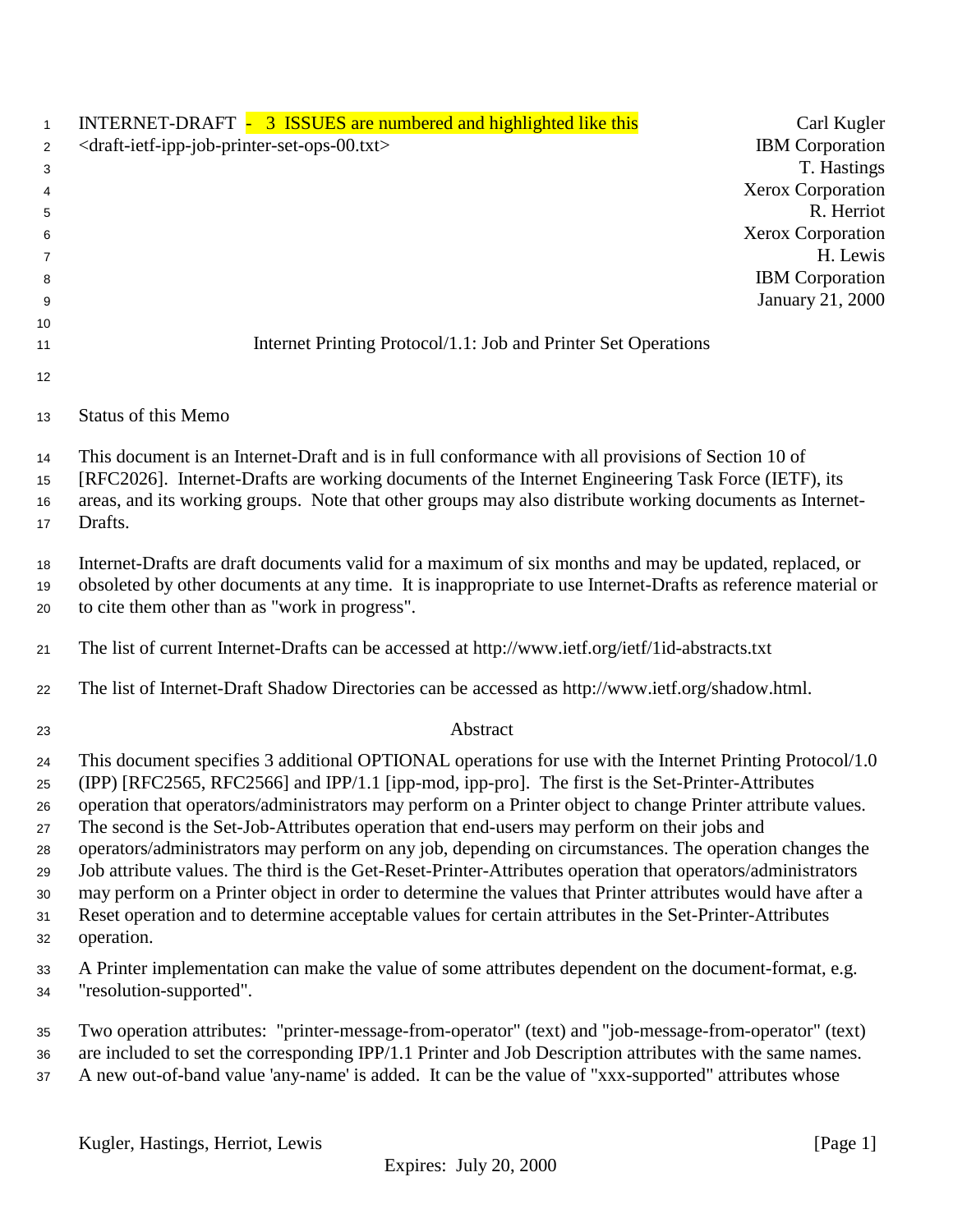- syntax types includes both 'keyword' and 'name'. The value 'any-name' matches any name supplied by the client during validation.
- New Printer Description attributes are added:
- printer-settable-attributes (1setOf type2 keyword)
- job-settable-attributes (1setOf type2 keyword)
- printer-message-time (integer(MIN:MAX))
- printer-message-date-time (dateTime)
- document-format-varying-attributes (1setOf type2 keyword)
- authentication-methods-supported (1setOf type2 keyword)
- security-methods-supported (1setOf type2 keyword)
- A new status code is added: 'client-error-attributes-not-settable'.
- A 'default' out-of-band values is added for use by the client in Set-Job-Attributes, Job Creation, and
- Validate-Job requests to indicate explicitly that the Printer is to apply its default value with the same
- semantics and precedence (lower than the document content) as if the Job attribute were not present on the
- Job object.
- Finally, the 'not-settable' out-of-band attribute value is added for returning in the Set-Printer-Attributes and Set-Job-Attributes operation responses.
- The scope of IPP, is characterized in RFC2526 "Design Goals for an Internet Printing Protocol". It is not the intent of this document to revise or clarify this scope or conjecture as to the degree of industry adoption or trends related to IPP within printing systems. It is the intent of this document to extend the original set of operations - in a similar fashion to the Set1 extensions which referred to IPP/1.0 and were later incorporated into IPP/1.1.
- This document is intended for registration following the registration procedures of IPP/1.0 [RFC2566] and
- IPP/1.1 [ipp-mod]. This version contains only the Set-Printer-Attributes and Set-Job-Attributes operations
- which have been removed from the Set2 operation document so that t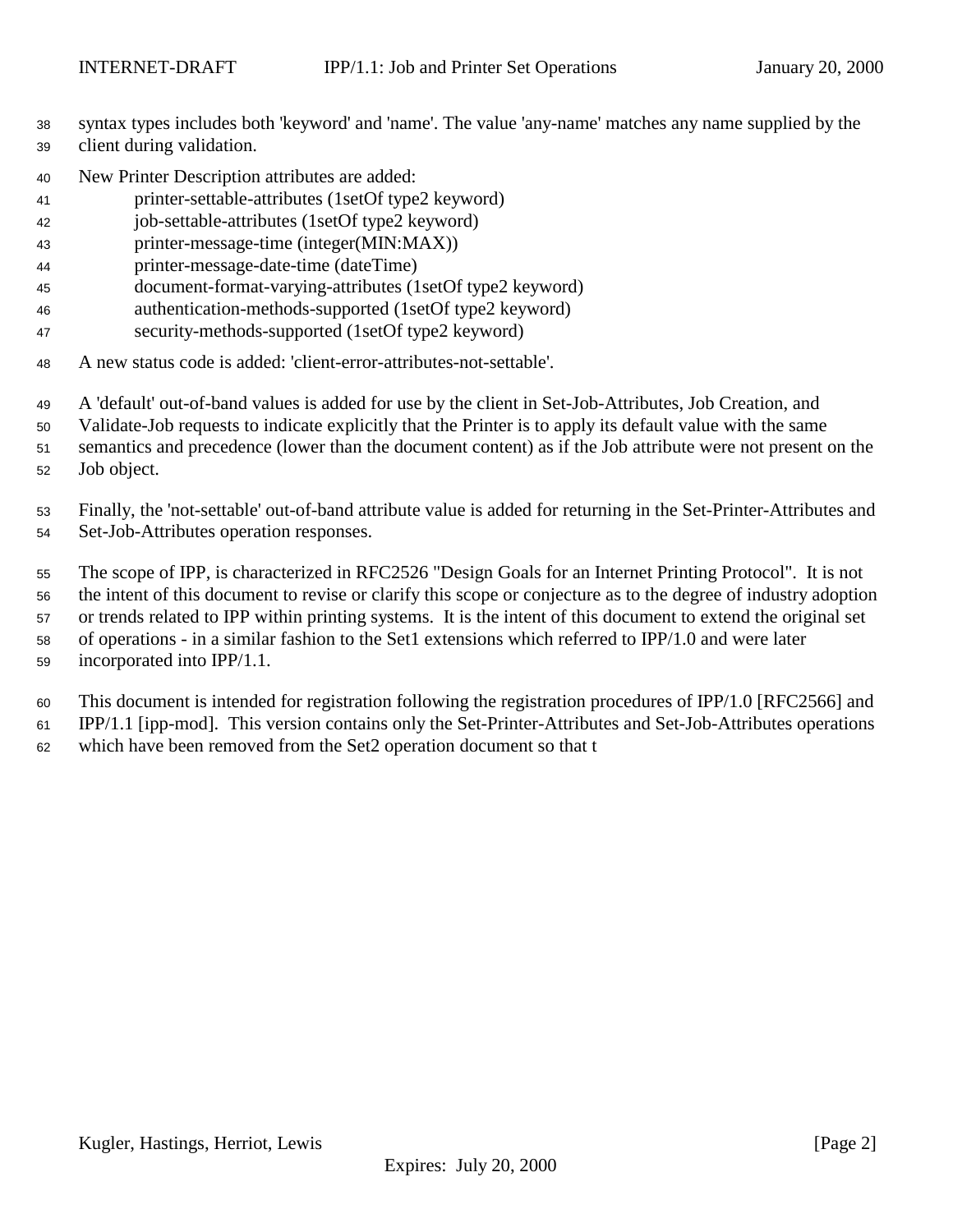The full set of IPP documents includes:

- Design Goals for an Internet Printing Protocol [RFC2567]
- Rationale for the Structure and Model and Protocol for the Internet Printing Protocol [RFC2568]
- Internet Printing Protocol/1.1: Model and Semantics (this document)
- Internet Printing Protocol/1.1: Encoding and Transport [IPP-PRO]
- Internet Printing Protocol/1.1: Implementer's Guide [IPP-IIG]
- Mapping between LPD and IPP Protocols [RFC2569]
- 

 The "Design Goals for an Internet Printing Protocol" document takes a broad look at distributed printing functionality, and it enumerates real-life scenarios that help to clarify the features that need to be included

in a printing protocol for the Internet. It identifies requirements for three types of users: end users,

operators, and administrators. It calls out a subset of end user requirements that are satisfied in IPP/1.0. A

few OPTIONAL operator operations have been added to IPP/1.1.

 The "Rationale for the Structure and Model and Protocol for the Internet Printing Protocol" document describes IPP from a high level view, defines a roadmap for the various documents that form the suite of IPP specification documents, and gives background and rationale for the IETF working group's major decisions.

 The "Internet Printing Protocol/1.1: Encoding and Transport" document is a formal mapping of the abstract operations and attributes defined in the model document onto HTTP/1.1 [RFC2616]. It defines the encoding rules for a new Internet MIME media type called "application/ipp". This document also defines the rules for transporting over HTTP a message body whose Content-Type is "application/ipp". This document defines a new scheme named 'ipp' for identifying IPP printers and jobs.

 The "Internet Printing Protocol/1.1: Implementer's Guide" document gives insight and advice to implementers of IPP clients and IPP objects. It is intended to help them understand IPP/1.1 and some of the considerations that may assist them in the design of their client and/or IPP object implementations. For example, a typical order of processing requests is given, including error checking. Motivation for some of the specification decisions is also included.

 The "Mapping between LPD and IPP Protocols" document gives some advice to implementers of gateways between IPP and LPD (Line Printer Daemon) implementations.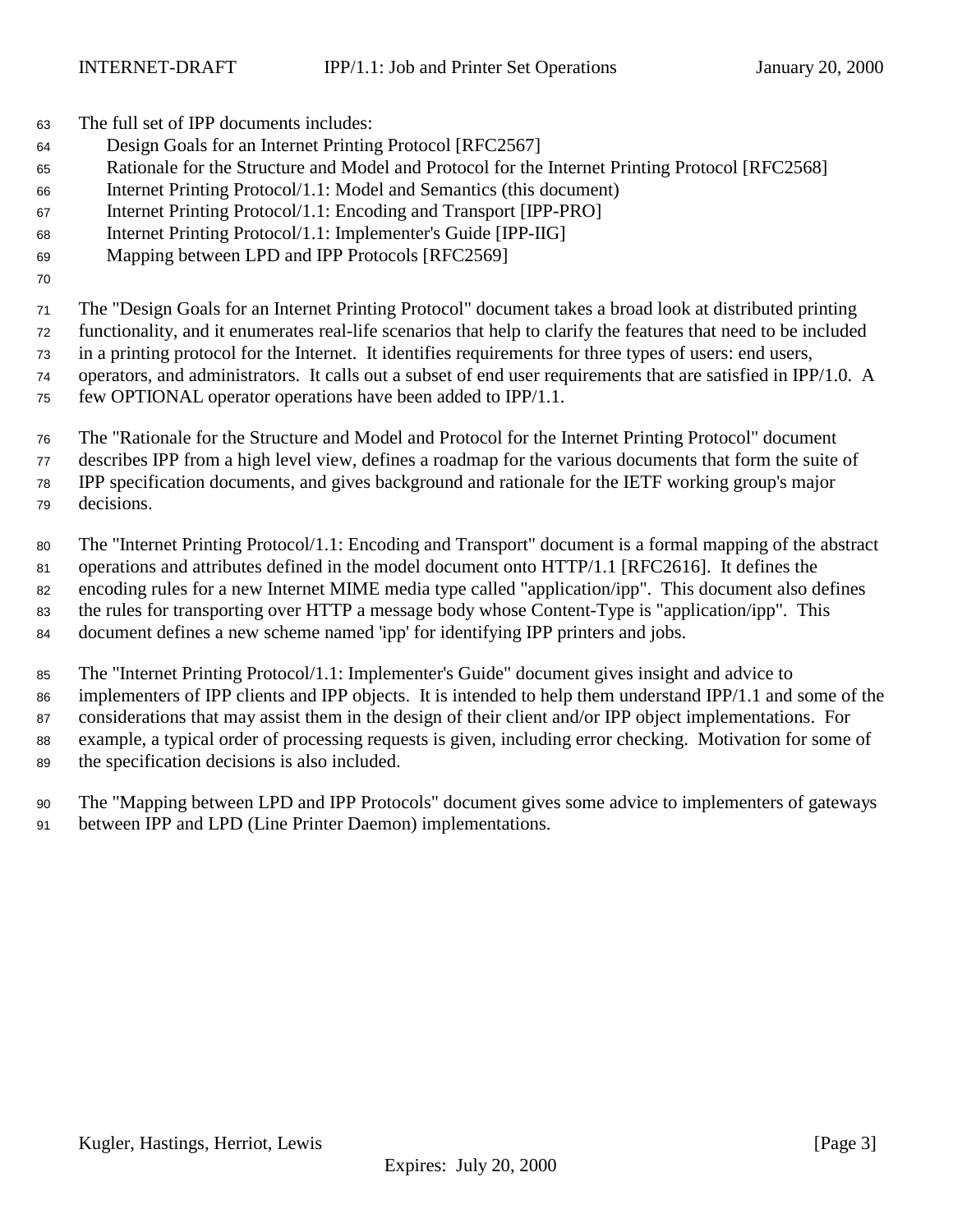| 92  | <b>Table of Contents</b>                                                                                         |  |
|-----|------------------------------------------------------------------------------------------------------------------|--|
| 93  | 1                                                                                                                |  |
|     |                                                                                                                  |  |
| 94  | $\overline{2}$                                                                                                   |  |
| 95  | 2.1                                                                                                              |  |
| 96  | 2.2                                                                                                              |  |
| 97  | 3                                                                                                                |  |
| 98  | 4                                                                                                                |  |
| 99  | 4.1                                                                                                              |  |
| 100 | 4.1.1                                                                                                            |  |
| 101 | 4.1.2                                                                                                            |  |
| 102 | 4.1.3                                                                                                            |  |
| 103 | 4.2                                                                                                              |  |
| 104 | 4.2.1                                                                                                            |  |
| 105 | 4.2.2                                                                                                            |  |
| 106 | 4.2.3                                                                                                            |  |
| 107 | 4.2.4                                                                                                            |  |
| 108 | 5                                                                                                                |  |
| 109 | 5.1                                                                                                              |  |
| 110 | 5.2                                                                                                              |  |
| 111 | 6                                                                                                                |  |
| 112 | 6.1                                                                                                              |  |
| 113 | 6.2                                                                                                              |  |
| 114 | 6.3                                                                                                              |  |
| 115 | 6.4                                                                                                              |  |
| 116 | 6.5                                                                                                              |  |
| 117 | 6.6                                                                                                              |  |
| 118 | 6.7                                                                                                              |  |
| 119 | 7                                                                                                                |  |
| 120 | 7.1                                                                                                              |  |
| 121 | If the Set-Printer-Attributes or Set-Job-Attributes operation fails because one of the specified attributes<br>8 |  |
| 122 | cannot be set for any of the three reasons given in Unsupported Attributes group of sections 4.1.3 and 4.2.3,    |  |
| 123 | the Printer MUST return this error code and it MUST return in the Unsupported Attributes Group(see [ipp-         |  |
| 124 | mod] section 3.1.7) all of the attributes that could not be set. When the Printer returns this status, it MUST   |  |
| 125 | NOT change any of the attributes specified in the operation. Additional out-of-band values 19                    |  |
| 126 | 8.1                                                                                                              |  |
| 127 | 8.2                                                                                                              |  |
| 128 | 8.3                                                                                                              |  |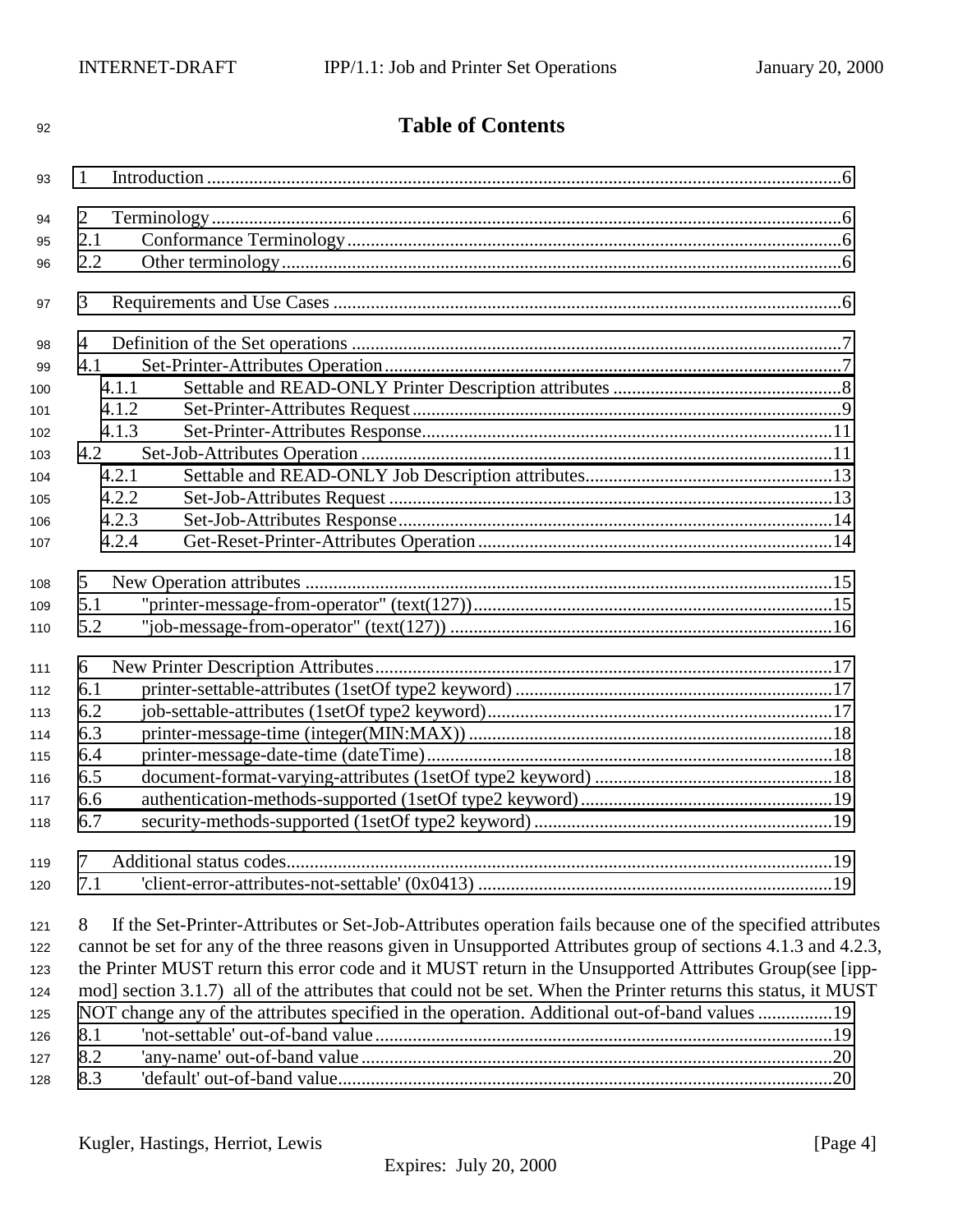| 129        | 9    |                                                                             |  |
|------------|------|-----------------------------------------------------------------------------|--|
| 130        |      |                                                                             |  |
| 131        |      |                                                                             |  |
| 132        |      |                                                                             |  |
| 133        |      |                                                                             |  |
| 134        |      |                                                                             |  |
| 135<br>136 | 15.1 |                                                                             |  |
| 137        | 15.2 | Changes to the December 8, 1999 version to make the January 4, 2000 version |  |
| 138        |      |                                                                             |  |
| 139<br>140 |      |                                                                             |  |
| 141        |      | <b>Table of Tables</b>                                                      |  |
| 142        |      |                                                                             |  |

|     | 145 Table 4 - Values allowed for Printer Job Template Attributes in the Set-Printer-Attributes Operation 27 |  |
|-----|-------------------------------------------------------------------------------------------------------------|--|
|     | 146 Table 5 - Values allowed for Printer Description Attributes in the Set-Printer-Attributes Operation 28  |  |
| 147 |                                                                                                             |  |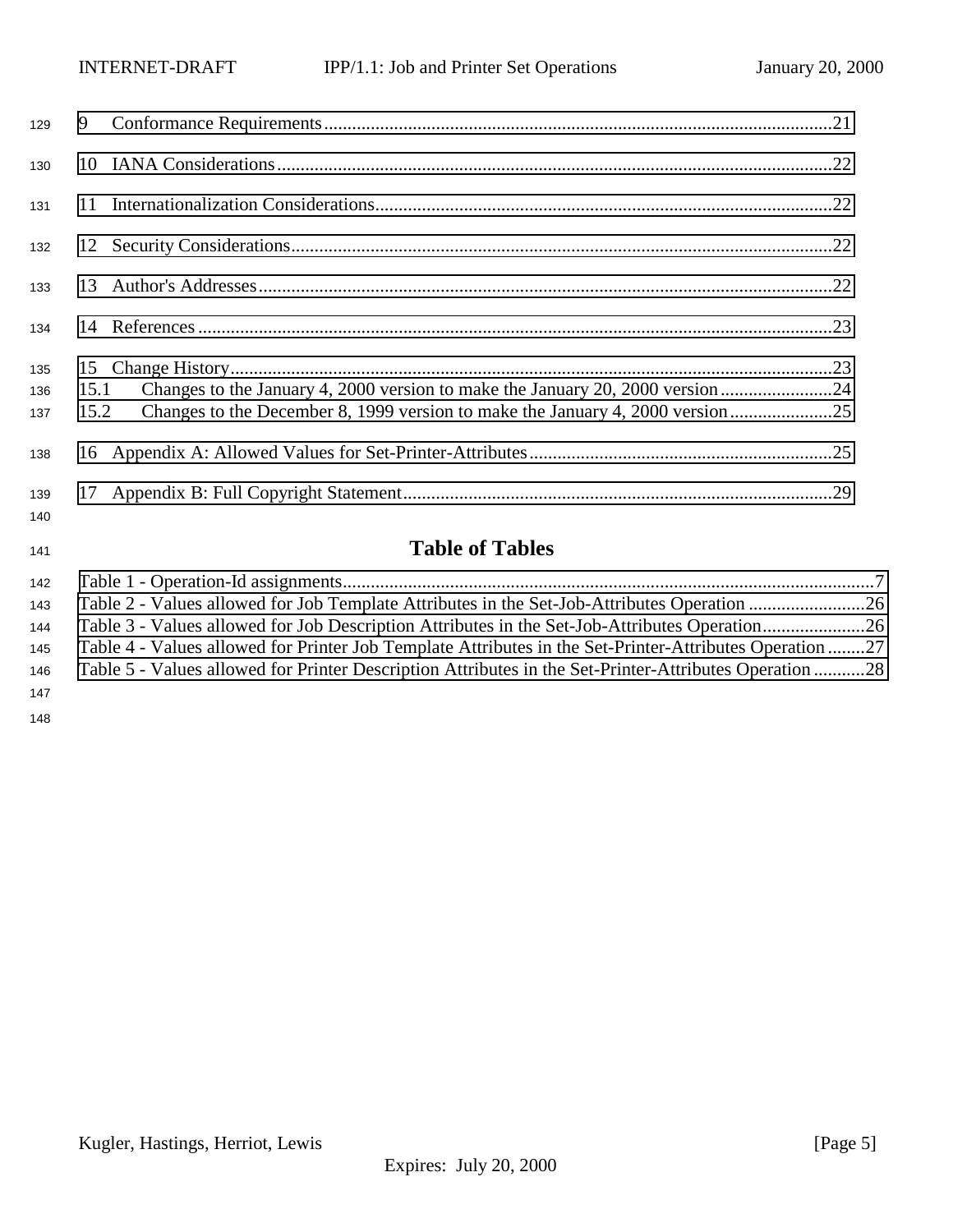<span id="page-5-0"></span>1 Introduction

 The Internet Printing Protocol (IPP) is an application level protocol that can be used for distributed printing using Internet tools and technologies. IPP version 1.1 (IPP/1.1) focuses on end user functionality with a few administrative operations included. This document defines additional OPTIONAL end user, operator, and administrator Set-Job-Attributes and Set-Printer-Attributes operations used to modify Job objects and Printer objects. This document is a registration proposal for an extension to IPP/1.0 and IPP/1.1 following the registration procedures in those documents.

- 2 Terminology
- This section defines terminology used throughout this document.
- 2.1 Conformance Terminology

Capitalized terms, such as MUST, MUST NOT, REQUIRED, SHOULD, SHOULD NOT, MAY, NEED

NOT, and OPTIONAL, have special meaning relating to conformance. These terms are defined in [ipp-

mod] section 12.1 on conformance terminology, most of which is taken from RFC 2119 [RFC2119].

- The following specialization of these terms apply to this document:
- REQUIRED: if an implementation supports the extensions described in this document, it MUST support a REQUIRED feature.
- OPTIONAL: if an implementation supports the extensions described in this document, it MAY support an OPTIONAL feature.
- 2.2 Other terminology

 This document uses terms such as "attributes", "keywords", and "support". These terms have special meaning and are defined in the model terminology [ipp-mod] section 12.2.

- 3 Requirements and Use Cases
- The following requirements and usage cover only the Set operations.
- 1. The end-user and the operator need a way to modify a Job that is in the 'pending' or 'pending-held' state.
- Usage: The end-user discovers that he/she forgot to include a print instruction, such as "finishings" = 'staple' after submitting a job. Rather than canceling the job and resubmitting it to the same Printer, the end-user is able to modify the job on the Printer.
- The operator needs to modify a job because it is requesting a particular kind of media for which there is no more, but the policy is to print the job on a comparable medium.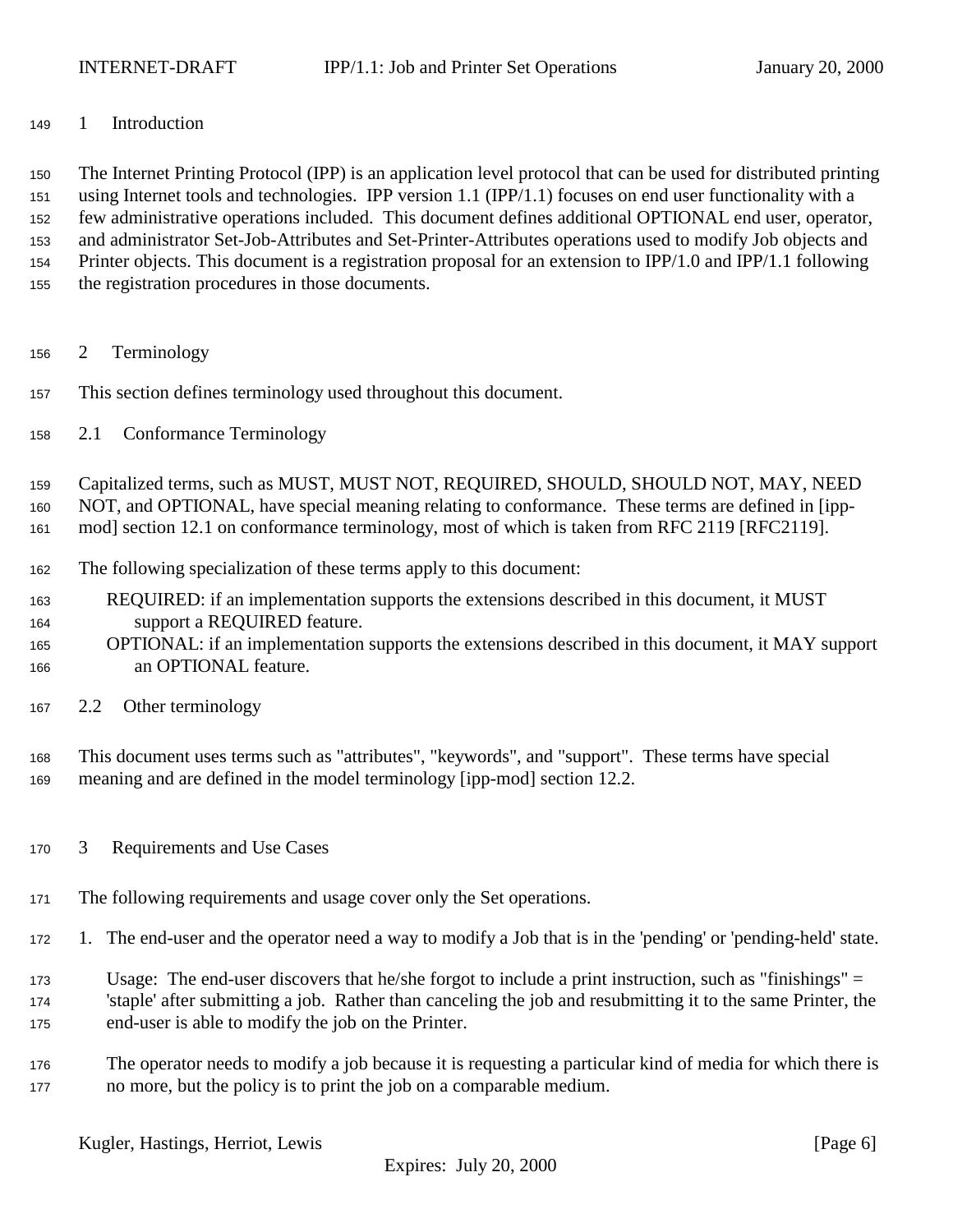- <span id="page-6-0"></span>2. The system administrator needs a way to re-configure or change the policy of the IPP Printer remotely.
- Usage: The system administrator is adding additional media to the supported media list.
- The system administrator is reducing the capability of the IPP Printer by removing one of the operations from the supported operations list, such as Cancel-Job, because the policy is to run the IPP Printer like a public FAX.
- The system administrator is remotely configuring the Printer after installing it, and so is replacing the Printer Description attributes that have the out-of-band 'no-value' value with the proper values.
- 4 Definition of the Set operations

 The Set-Printer-Attributes operation (as are all Printer operations) are directed at Printer objects. A client MUST always supply the "printer-uri" operation attribute in order to identify the correct target of the operation. These descriptions assume all of the common semantics of IPP/1.1 Model and Semantics document [ipp-mod] section 3.1.

 The Set-Job-Attributes operation (as are all Job operations) are directed at Job objects. A client MUST always supply some means of identifying the Job object in order to identify the correct target of the operation. That job identification MAY either be a single Job URI or a combination of a Printer URI with a Job ID as defined in [ipp-mod]. The IPP object implementation MUST support both forms of identification for every job.

- Operation Name Operation-Id Brief description Set-Printer-Attributes  $\vert 0x$ ?? Sets attribute values of the target Printer object Set-Job-Attributes  $\begin{array}{|l|l|}\n\hline\n\end{array}$  0x?? Sets attribute values of the target Job object Get-Reset-Printer-Attributes  $\begin{bmatrix} 0x?? \end{bmatrix}$  Gets values that attributes would have after a Reset
- The Set Printer operations are summarized in Table 1:
- 

# **Table 1 - Operation-Id assignments**

4.1 Set-Printer-Attributes Operation

 This OPTIONAL operation allows a client to set the values of the attributes of a Printer object. In the request, the client supplies the set of Printer attribute names and values that are to be set. In the response, the Printer object returns success or rejects the request with indications of which attribute or attributes could not be set.

 The Printer object validates the client-supplied attributes in the Set-Printer-Attributes request . For an attribute to validate it MUST meet all of the following rules:

o The Printer MUST support the attribute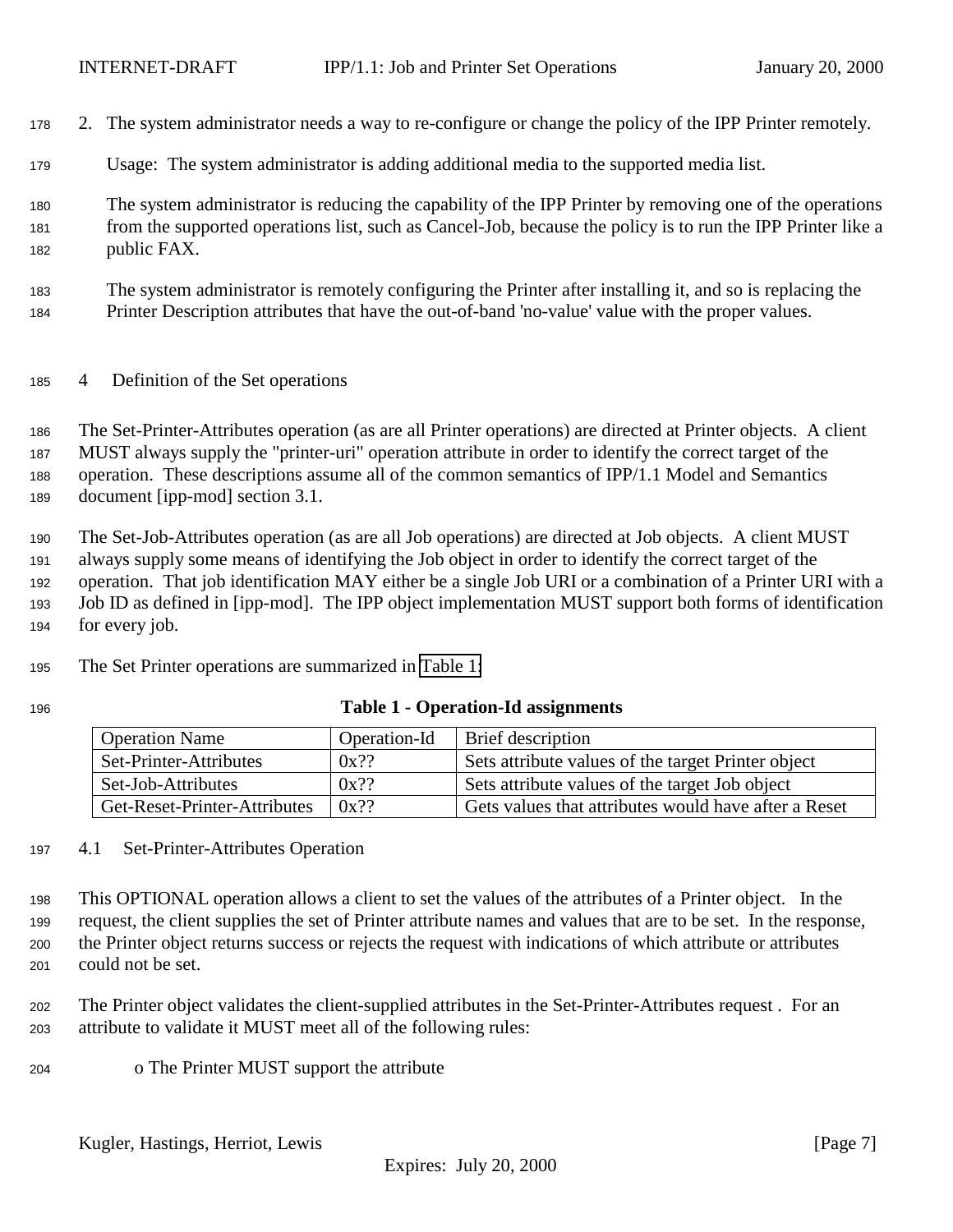- <span id="page-7-0"></span>o The attribute MUST NOT be read-only.
- o The Printer MUST support the value according to the rules defined in Appendix A

 If any of the supplied attributes does not validate, the Printer object MUST reject the entire operation; the Printer object MUST NOT partially set some of the supplied attributes. In other words, after the operation, all the supplied attributes MUST be set or none of them MUST be set.

 The Printer MUST accept this operation in any state, i.e., for any of the values of the Printer object's "printer-state" and "printer-state-reasons" attributes, unless explicitly defined otherwise in the definition of the values.

This operation MUST NOT change the value of attributes not specified in the operation unless this

document explicitly specifies side-effects, e.g. when the operation sets "printer-message-from-operator", it

also sets "printer-message-time" and "printer-message-date-time". In particular, if this operation changes an

"xxx-default" attribute, the new value MUST be in the "xxx-supported" attribute or the operation MUST

contain a new value for "xxx-supported" which contains the new value for the "xxx-default". Otherwise, the

- Printer MUST reject the operation.
- 4.1.1 Settable and READ-ONLY Printer Description attributes
- If the Printer supports the Set-Printer-Attributes operation, then it SHOULD support setting of:
- all Job Template Default ("xxx-default") attributes
- all Job Template Supported ("xxx-supported") attributes
- all Job Template Ready ("xxx-ready") attributes
- that the implementation supports (see [ipp-mod] section 4.2 and extensions).

 Some Printer Description attributes (see [ipp-mod] section 4.4) MUST NOT be settable, i.e., they are READ-ONLY. An attribute marked as "read-only" in the Printer Description attribute table in Appendix A

is such an attribute.

 Note: From now on, all extensions that define new object attributes will indicate whether or not they are READ-ONLY, by including the "READ-ONLY" adjective in their descriptions or whether they MAY be settable.

 Printer Description attributes that are not READ-ONLY MAY be settable using the Set-Printer-Attributes operation, depending on implementation. If "xxx-supported" Printer Description attribute are settable, then they MUST affect the behavior of the implementation. If they are READ-ONLY then they reflect the implementation and cannot be changed using the Set-Printer-Attributes operation. Consider the following examples:

 For example, if the "operations-supported" Printer Description attribute (see [ipp-mod] section 4.4.15) is settable in a particular implementation, then changing its value with a Set-Printer- Attributes operation MUST affect the operations that the implementation accepts or rejects. Such an implementation will need to be able to reject values for operations that it contains no code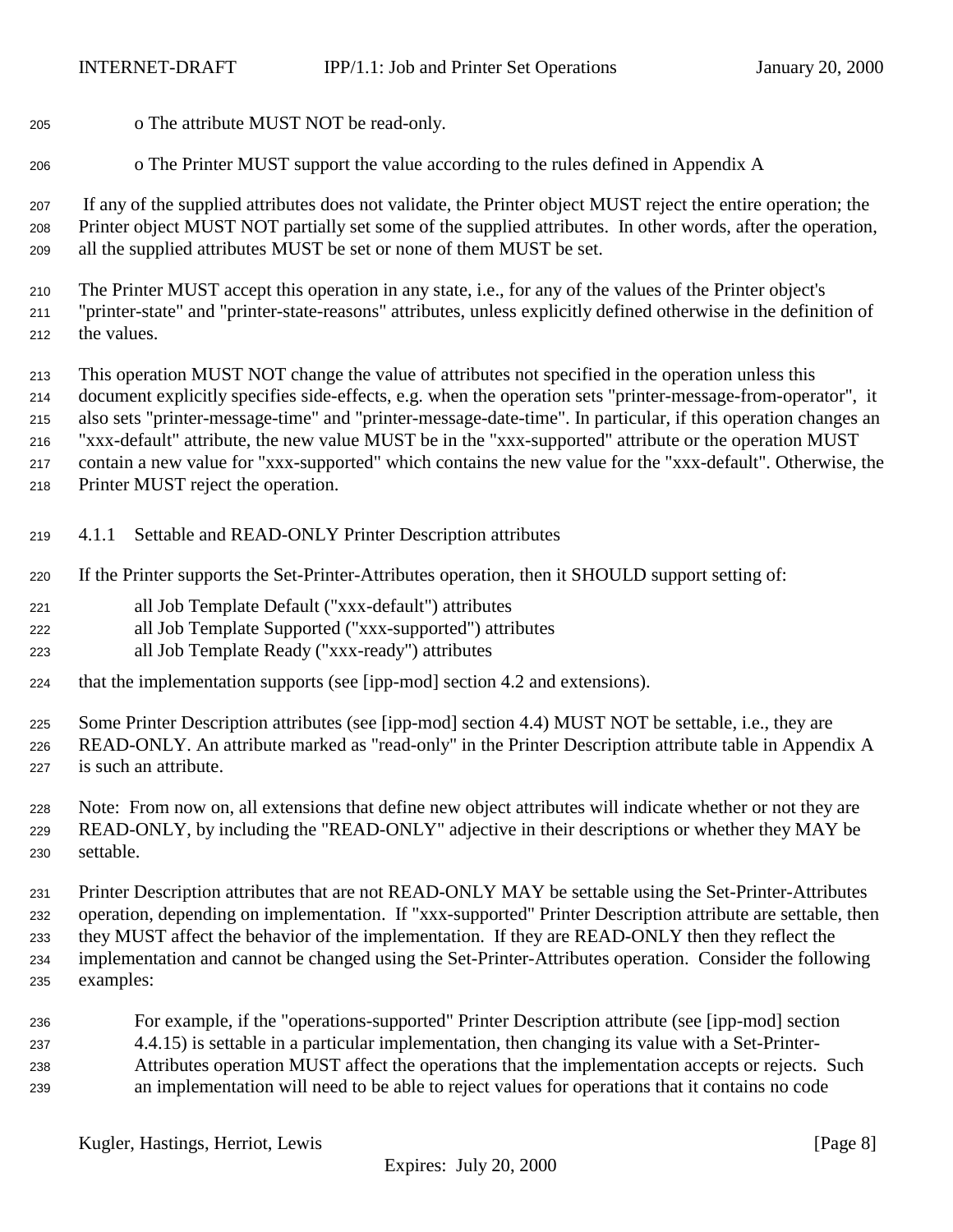<span id="page-8-0"></span>

| 240 | support for. If the "operations-supported" Printer Description attribute is not settable in a particular                                                                                      |
|-----|-----------------------------------------------------------------------------------------------------------------------------------------------------------------------------------------------|
| 241 | implementation, then that implementation MUST reject an attempt to set it with a Set-Printer-                                                                                                 |
| 242 | Attributes operation and return the 'client-error-attributes-not-settable' status code (see section 7.1).                                                                                     |
| 243 | As another example, if the "ipp-versions-supported" Printer Description attribute (see [ipp-mod]                                                                                              |
| 244 | section 4.4.14) is settable in a particular implementation, then changing its value with a Set-Printer-                                                                                       |
| 245 | Attributes operation MUST affect the protocol versions that are accepted or rejected. Such an                                                                                                 |
| 246 | implementation will need to be able to reject values for versions that it contains no code support for.                                                                                       |
| 247 | Access Rights: The authenticated user (see [ipp-mod] section 8.3) performing this operation must be an<br>operator or administrator of the Printer object (see [ipp-mod] Sections 1 and 8.5). |
| 248 |                                                                                                                                                                                               |
| 249 | Most Printer attributes will require administrator privileges to set, such as "xxx-supported", while some will                                                                                |
| 250 | require operator privileges only, such as "media-ready" and "printer-message-from-operator". Which                                                                                            |
| 251 | attributes require which privileges depends on implementation and MAY depend on site policy.                                                                                                  |
| 252 | Set-Printer-Attributes Request<br>4.1.2                                                                                                                                                       |
| 253 | The following sets of attributes are part of the Set-Printer-Attributes Request:                                                                                                              |
| 254 | Group 1: Operation Attributes                                                                                                                                                                 |
| 255 | Natural Language and Character Set:                                                                                                                                                           |
| 256 | The "attributes-charset" and "attributes-natural-language" attributes as described in [ipp-mod]                                                                                               |
| 257 | section 3.1.4.1.                                                                                                                                                                              |
| 258 |                                                                                                                                                                                               |
| 259 | Target:                                                                                                                                                                                       |
| 260 | The "printer-uri" (uri) operation attribute which is the target for this operation as described in [ipp-                                                                                      |
| 261 | mod] section 3.1.5.                                                                                                                                                                           |
| 262 |                                                                                                                                                                                               |
| 263 | <b>Requesting User Name:</b>                                                                                                                                                                  |
| 264 | The "requesting-user-name" (name(MAX)) attribute SHOULD be supplied by the client as                                                                                                          |
| 265 | described in [ipp-mod] section 8.3.                                                                                                                                                           |
| 266 |                                                                                                                                                                                               |
| 267 | "document-format" (mimeMediaType):                                                                                                                                                            |
| 268 | The client SHOULD supply this attribute if the value of "document-format-varying-scope" is                                                                                                    |
| 269 | 'single-document-format'. If the value of "document-format-varying-scope" is 'all-document-                                                                                                   |
| 270 | formats', the Printer ignores this attribute and it SHOULD be omitted. The Printer object MUST                                                                                                |
| 271 | support this attribute. This attribute is useful for a client to select the document-format to which the                                                                                      |
| 272 | attribute modification should be applied. A Printer implementation MAY allow some attributes to                                                                                               |
| 273 | have different values for each document format that it supports. See [ipp-mod] section 3.2.5.1 "Get-                                                                                          |
| 274 | Printer-Attributes Request".                                                                                                                                                                  |
| 275 |                                                                                                                                                                                               |
| 276 | If the client omits this "document-format" operation attribute when the value of "document-format-                                                                                            |
| 277 | varying-scope" is 'single-document-format', the Printer object MUST respond as if the attribute had                                                                                           |
| 278 | been supplied with the value of the Printer object's "document-format-default" attribute as it would                                                                                          |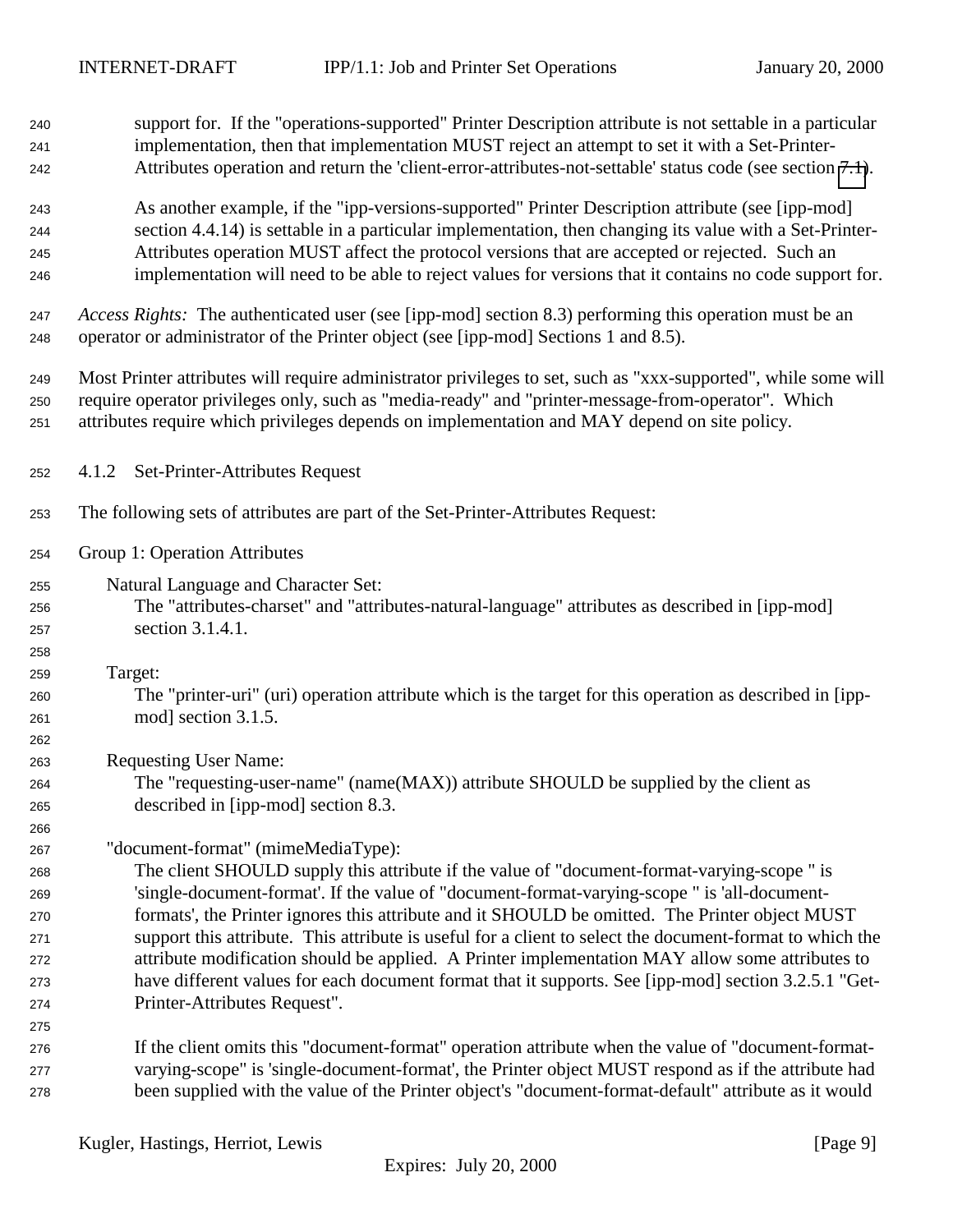be after the operation. It is recommended that the client always supply a value for "document- format", since the Printer object's "document-format-default" may be 'application/octet-stream', in which case the set attributes and values are for the union of the document formats that the Printer can automatically sense. Additionally, if the operation is setting "document-format-default", the operation must use that value if the "document-format" operation attribute is omitted. For more details, see the description of the 'mimeMediaType' attribute syntax in [ipp-mod] section 4.1.9. ISSUE 01 - MUST the client supply "document-format" when supplying "document-format-varying-scope " with a 'single-document-format' value? If yes, then this paragraph goes away.

- 
- 

 If the Printer object does not distinguish between different sets of supported values for each different document format when validating jobs in the create and Validate-Job operations (the same rule as for Get-Printer-Attributes), it MUST NOT distinguish between different document formats in the Set-Printer-Attributes operation. If the Printer object does distinguish between different sets of supported values for each different document format specified by the client, this specialization applies only to the same Printer attributes as the Get-Printer-Attributes operation (see [ipp-mod] section 3.2.5.1).

- If the client supplies a value for the "document-format" Operation attribute that is not supported by the Printer, i.e., is not among the values of the Printer object's "document-format-supported" attribute, the Printer object MUST reject the operation and return the 'client-error-document-format-not-supported' status code.
- "document-format-varying-scope " (type2 keyword):

 The client MUST supply this attribute. The Printer object MUST support this attribute. This attribute specifies whether the operation changes the value for all document formats or just the one that the client supplies in "document-format". The supported value of this attribute are:

- 'all-document-formats': The operation changes the supplied attributes for all document formats whether they vary by document-format or not. The value of the "document-format" operation attribute, if present, is ignored.
- 'single-document-format': The operation changes the specified attributes for the document format specified by the "document-format" attribute. If an attribute varies by document format, it is changed for the specified document format, but not for other document formats. If an attribute doesn't vary by document format, it is changed for all document formats.
- 

Group 2: Printer Attributes

 The client MUST supply a set of Printer attributes as defined in [ipp-mod] section 4.2 Job Template Attributes ("xxx-default", "xxx-supported", and "xxx-ready" attributes), section 4.4 Printer Description Attributes, and any attribute extensions supported by the Printer. Each Printer attribute supplied in Group 2 replaces the value(s) of the corresponding Printer attribute on the target Printer object. For attributes that can have multiple values (1setOf), all values supplied by the client replace all values of the corresponding Printer object attribute. If a Printer object attribute had not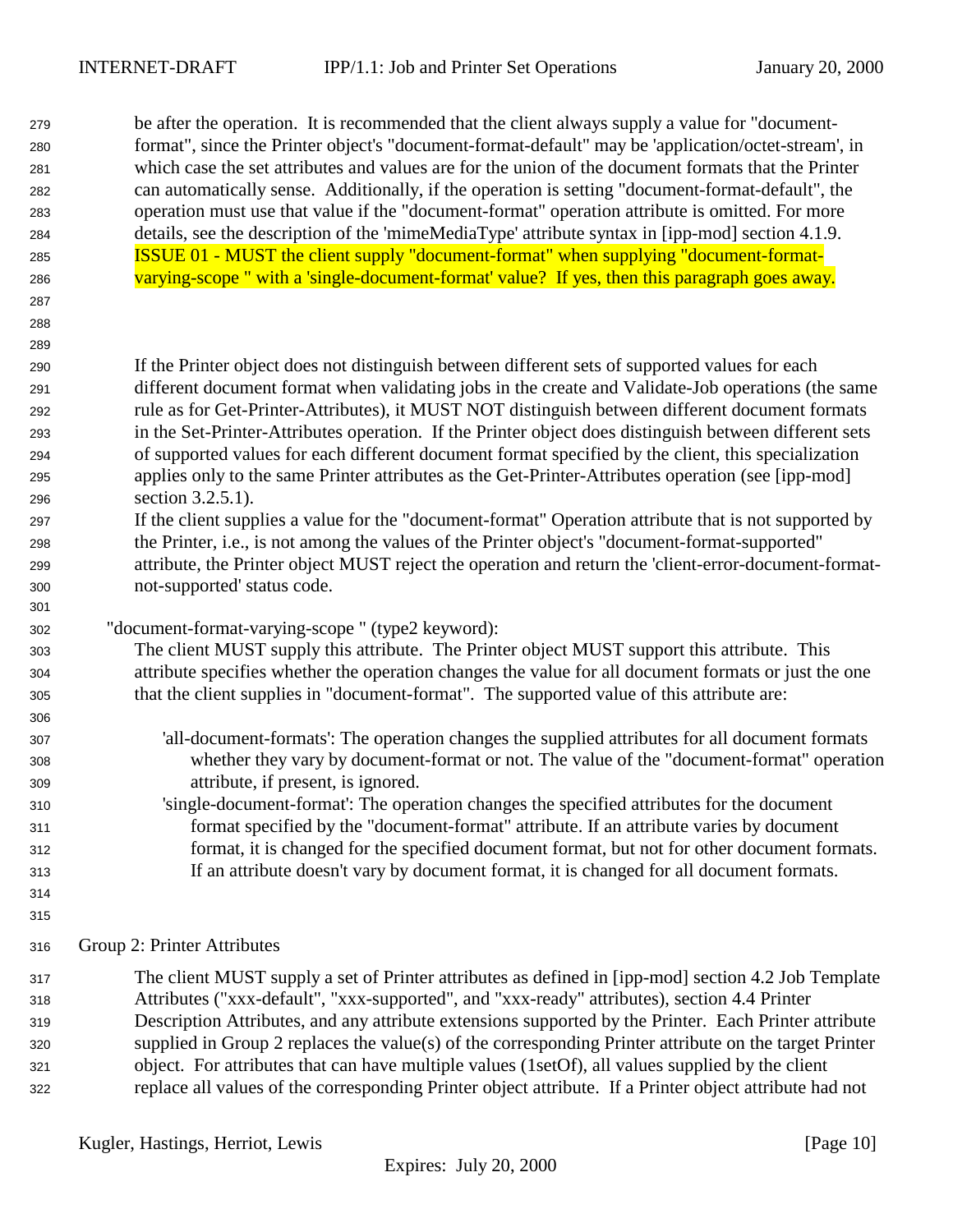<span id="page-10-0"></span>

| 323<br>324<br>325 | been configured yet and so had the 'no-value' out-of-band value (see [ipp-mod] 4.1), the supplied<br>value(s) replace the 'no-value' value. |
|-------------------|---------------------------------------------------------------------------------------------------------------------------------------------|
| 326               | Set-Printer-Attributes Response<br>4.1.3                                                                                                    |
| 327               | The Printer object returns the following sets of attributes as part of the Get-Printer-Attributes Response:                                 |
| 328               | Group 1: Operation Attributes                                                                                                               |
| 329               | <b>Status Message:</b>                                                                                                                      |
| 330               | In addition to the REQUIRED status code returned in every response, the response OPTIONALLY                                                 |
| 331               | includes a "status-message" (text(255)) and/or a "detailed-status-message" (text(MAX)) operation                                            |
| 332               | attribute as described in [ipp-mod] sections 13 and 3.1.6.                                                                                  |
| 333               |                                                                                                                                             |
| 334               | Natural Language and Character Set:                                                                                                         |
| 335               | The "attributes-charset" and "attributes-natural-language" attributes as described in [ipp-mod]                                             |
| 336               | section 3.1.4.2.                                                                                                                            |
| 337               |                                                                                                                                             |
| 338               | Group 2: Unsupported Attributes                                                                                                             |
| 339               | See [ipp-mod] section 3.1.7 for details on returning Unsupported Attributes.                                                                |
| 340               |                                                                                                                                             |
| 341               | If some of the attributes in the operation fail to validate, the Printer MUST reject the operation, and                                     |
| 342               | return the 'client-error-attributes-not-settable' status code. The Printer MUST also return all                                             |
| 343               | attributes that fail to validate in this group. The following are the reasons that an attribute fails to                                    |
| 344               | validate and the value returned for the attribute.                                                                                          |
| 345               | The Printer doesn't support the attribute: return the attribute with the "out-of-band" value                                                |
| 346               | 'unsupported' (see [ipp-mod] section 3.1.7 and [ipp-pro]).                                                                                  |
| 347               | The attribute is read-only: return the attribute with the "out-of-band" value 'not-settable' (see                                           |
| 348               | section 8.1).                                                                                                                               |
| 349               | The Printer doesn't support the value: if the attribute in the operation has a single value                                                 |
| 350               | return it. If the attribute in the operation is multi-valued, return only those values in a 1setOf                                          |
| 351               | that are not supported.                                                                                                                     |
| 352               |                                                                                                                                             |
| 353               |                                                                                                                                             |
| 354               | Set-Job-Attributes Operation<br>4.2                                                                                                         |
| 355               | This OPTIONAL operation allows a client to set the values of the attributes of a Job object. In the request,                                |

 the client supplies the set of Job attribute names and values that are to be set. In the response, the IPP object returns success or rejects the request with indications of which attribute or attributes could not be set.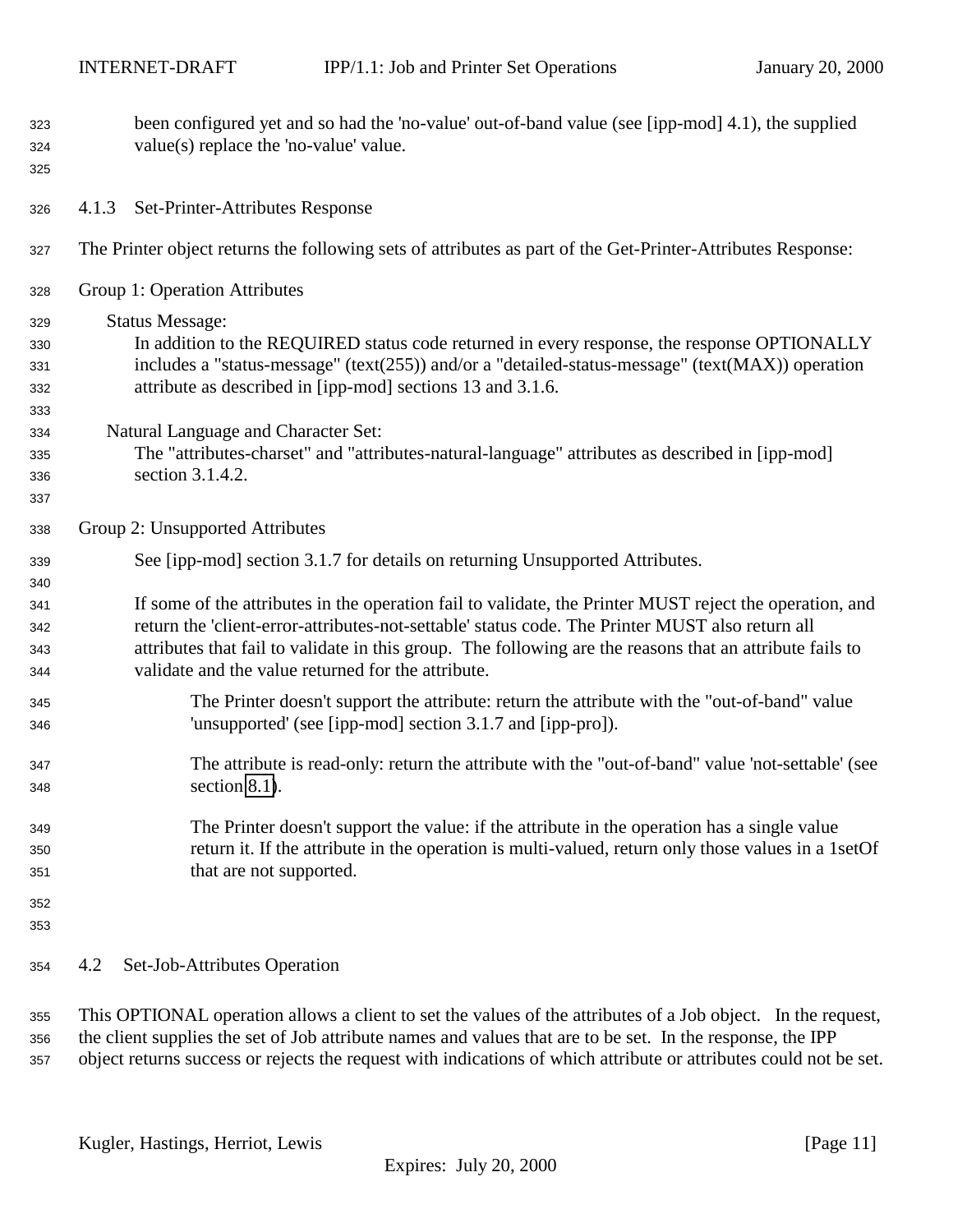This operation is almost identical to the Set-Printer-Attributes operation (see section [4.1\)](#page-6-0). The only differences are that the Set-Job-Attributes operation is directed at a Job object rather than a Printer object, there is no "document-format" operation attribute used when setting a Job object, and the validation is the same as the create job operations, i.e., depends on the "xxx-supported" Printer Description attributes.

 The validation of the Set-Job-Attributes request is performed as if the job had been submitted originally with the new values and with "ipp-attribute-fidelity" set to 'true', i.e., all modified attributes MUST be supported along with the attributes not modified. If such a create job operation would have been accepted, then the Set-Job-Attributes MUST be accepted. If such a create job operation would have been rejected, then the Set-Job-Attributes MUST be rejected and the Job MUST be unchanged. In addition, if any of the supplied attributes are not supported, are not settable, or the values are not supported, the Printer object MUST reject the entire operation; the Printer object MUST NOT partially set some of the supplied attributes. In other words, after the operation, all the supplied attributes MUST be set or none of them MUST be set.

 If a client supplies a job attribute in a Set-Job-Attributes request that the Printer supports, and the job was originally submitted without supplying that attribute, the Printer adds the attribute to the Job object. If the attribute value is the "out-of-band" value 'default' (see section [8.3\)](#page-19-0), then attribute is changed like any value, but the Printer treats a Job attribute with the 'default' value as equivalent to the attribute not being present on the Job, i.e. the Printer uses its defaulting mechanism. As when the Job attribute is not present, the Printer MUST apply such default mechanism if the document does not contain any corresponding instruction.

<sup>378</sup> The job's current state MUST affect whether the IPP object accepts or rejects the request. In the case where <sup>379</sup> the operation creates a request for unavailable resources, the Job transitions to a new state. The table below <sup>380</sup> shows the allowed behaviors in each job state and the transitions.

| Current "job-state"                                                        | New "job-state"                                                         | IPP object's response status code and action:                                                                                                                                                                                                        |
|----------------------------------------------------------------------------|-------------------------------------------------------------------------|------------------------------------------------------------------------------------------------------------------------------------------------------------------------------------------------------------------------------------------------------|
| 'pending'<br>'pending'<br>'pending-held'<br>'pending-held'<br>'processing' | 'pending'<br>pending-held'<br>pending-held'<br>pending'<br>'processing' | 'successful-ok'<br>'successful-ok' - needed resources are not ready<br>'successful-ok'<br>'successful-ok' - needed resources are ready<br>'successful-ok' or 'client-error-not-possible'<br>depending on implementation, including the               |
| 'processing-stopped'                                                       | 'processing-stopped'                                                    | attributes being set, whether the job has started<br>marking media, etc.<br>'successful-ok' or 'client-error-not-possible'<br>depending on implementation, including the<br>attributes being set, whether the job has started<br>marking media, etc. |
| 'completed'<br>'canceled'<br>'aborted'                                     | 'completed'<br>'canceled'<br>'aborted'                                  | 'client-error-not-possible'<br>'client-error-not-possible'<br>'client-error-not-possible'                                                                                                                                                            |

381

<sup>382</sup> This operation MUST NOT change the value of attributes not specified in the operation unless this <sup>383</sup> document explicitly specifies side-effects.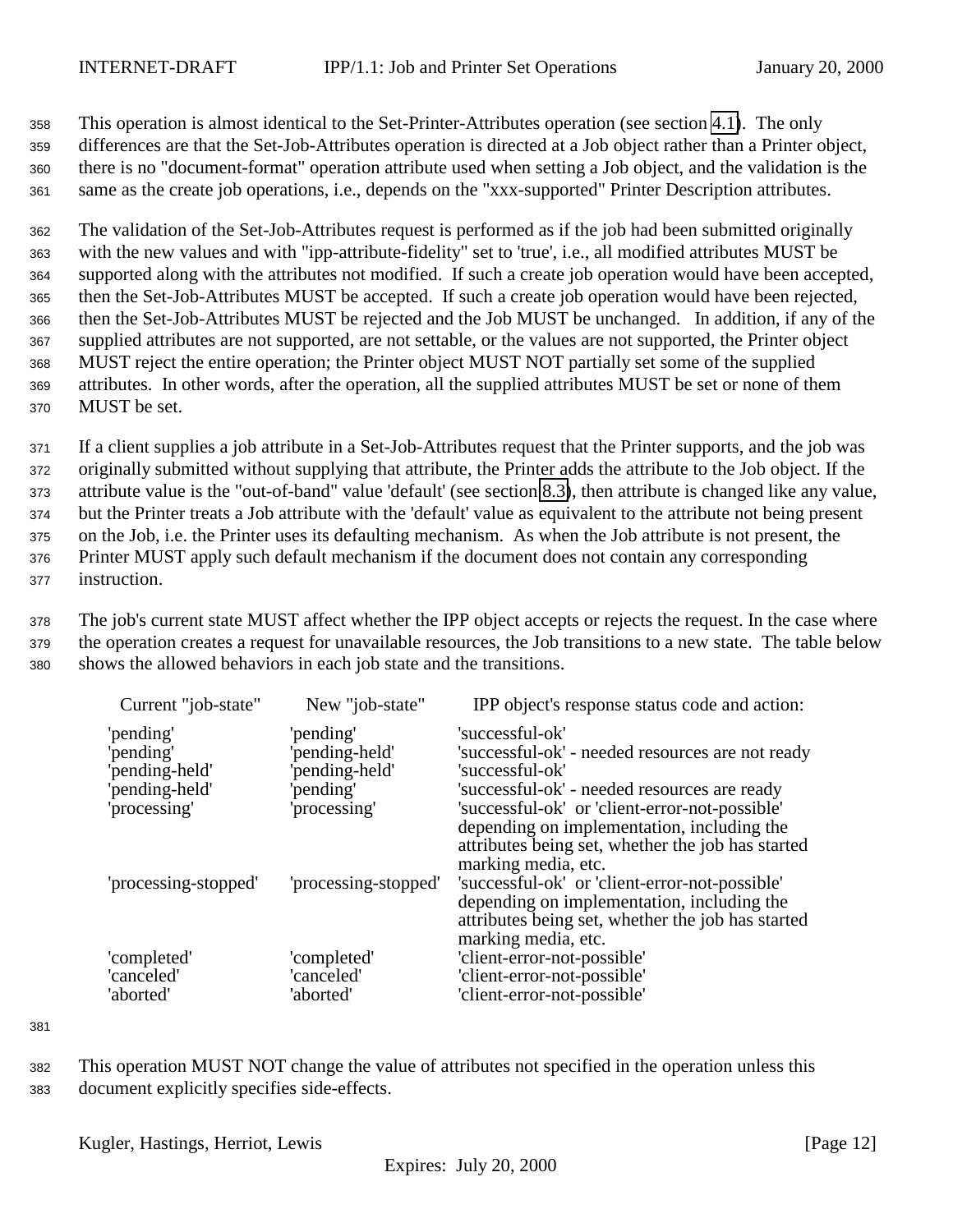### <span id="page-12-0"></span>4.2.1 Settable and READ-ONLY Job Description attributes

 If the Printer supports the "job-message-from-operator" Job Description attribute (see [ipp-mod] section 4.3.16) and the client explicitly supplies a new value for the "job-message-from-operator" in the request, then the Printer MUST set the "job-message-from-operator" Job attribute to this new value.

- If the Printer supports the Set-Job-Attributes operation, then it SHOULD support setting of:
- all Job Template job ("xxx") attributes (see [ipp-mod] section 4.2 and extensions)
- that the implementation supports.

 Some Job Description attributes (see [ipp-mod] section 4.3) MUST NOT be settable, i.e., they are READ- ONLY. An attribute marked as "read-only" in the Job Description attribute table in Appendix A is such an attribute. The attributes not marked as "read-only" MAY be settable using the Set-Job-Attributes operation, depending on implementation.

 Note: From now on, all extensions that define new object attributes will indicate whether or not they are READ-ONLY, by including the "READ-ONLY" adjective in their descriptions. If "READ-ONLY" is omitted, it is assumed that the attribute MAY be settable by the appropriate Set-Xxx operation.

 *Access Rights:* The authenticated user (see [ipp-mod] section 8.3) performing this operation must either be the job owner (as determined in the Job Creation operation) or an operator or administrator of the Printer object (see [ipp-mod] Sections 1 and 8.5).

- 4.2.2 Set-Job-Attributes Request
- The following sets of attributes are part of the Set-Job-Attributes Request:
- Group 1: Operation Attributes
- Natural Language and Character Set: The "attributes-charset" and "attributes-natural-language" attributes as described in [ipp-mod] section 3.1.4.1.
- Target:
- Either (1) the "printer-uri" (uri) plus "job-id" (integer(1:MAX)) or (2) the "job-uri" (uri) operation attribute(s) which define the target for this operation as described in [ipp-mod] section 3.1.5.
- Requesting User Name:
- The "requesting-user-name" (name(MAX)) attribute SHOULD be supplied by the client as described in [ipp-mod] section 8.3.
	-

- 
- Group 2: Job Attributes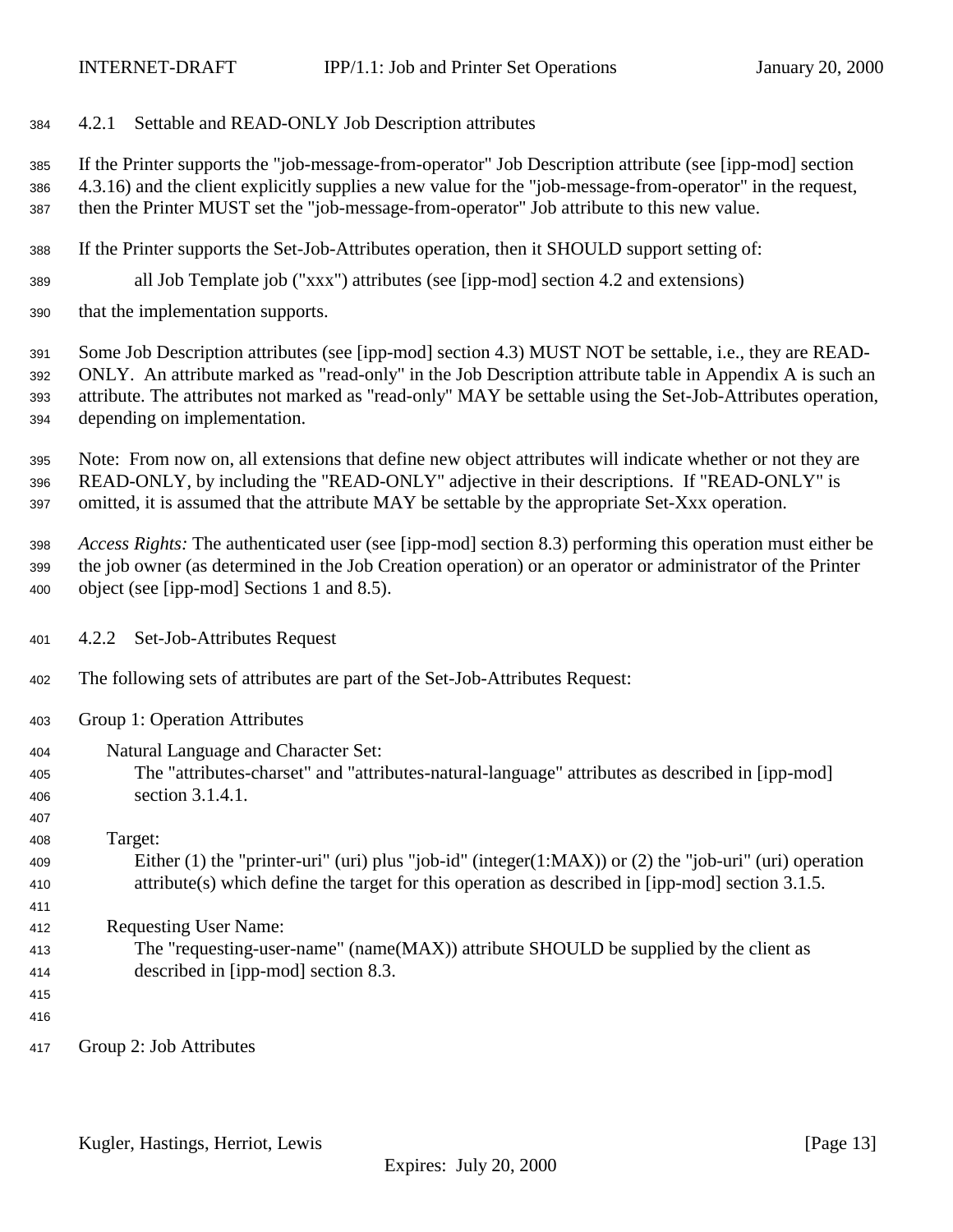<span id="page-13-0"></span>

| 418<br>419<br>420<br>421<br>422<br>423<br>424 | The client MUST supply a set of Job attributes as defined in [ipp-mod] section 4.2 Job Template<br>Attributes ("xxx" attributes), section 4.3 Job Description Attributes, and any attribute extensions<br>supported by the Printer. Each Job attribute supplied in Group 2 replaces the value(s) of the<br>corresponding Job attribute on the target Job object. For attributes that can have multiple values<br>(1setOf), all values supplied by the client replace all values of the corresponding Job object<br>attribute. |
|-----------------------------------------------|-------------------------------------------------------------------------------------------------------------------------------------------------------------------------------------------------------------------------------------------------------------------------------------------------------------------------------------------------------------------------------------------------------------------------------------------------------------------------------------------------------------------------------|
| 425                                           | Set-Job-Attributes Response<br>4.2.3                                                                                                                                                                                                                                                                                                                                                                                                                                                                                          |
| 426                                           | The Printer object returns the following sets of attributes as part of the Set-Job-Attributes Response:                                                                                                                                                                                                                                                                                                                                                                                                                       |
| 427                                           | Group 1: Operation Attributes                                                                                                                                                                                                                                                                                                                                                                                                                                                                                                 |
| 428                                           | <b>Status Message:</b>                                                                                                                                                                                                                                                                                                                                                                                                                                                                                                        |
| 429                                           | In addition to the REQUIRED status code returned in every response, the response OPTIONALLY                                                                                                                                                                                                                                                                                                                                                                                                                                   |
| 430                                           | includes a "status-message" (text(255)) and/or a "detailed-status-message" (text(MAX)) operation                                                                                                                                                                                                                                                                                                                                                                                                                              |
| 431                                           | attribute as described in [ipp-mod] sections 13 and 3.1.6.                                                                                                                                                                                                                                                                                                                                                                                                                                                                    |
| 432                                           |                                                                                                                                                                                                                                                                                                                                                                                                                                                                                                                               |
| 433                                           | Natural Language and Character Set:                                                                                                                                                                                                                                                                                                                                                                                                                                                                                           |
| 434                                           | The "attributes-charset" and "attributes-natural-language" attributes as described in [ipp-mod]                                                                                                                                                                                                                                                                                                                                                                                                                               |
| 435                                           | section 3.1.4.2.                                                                                                                                                                                                                                                                                                                                                                                                                                                                                                              |
| 436                                           |                                                                                                                                                                                                                                                                                                                                                                                                                                                                                                                               |
| 437                                           | Group 2: Unsupported Attributes                                                                                                                                                                                                                                                                                                                                                                                                                                                                                               |
| 438                                           | See [ipp-mod] section 3.1.7 for details on returning Unsupported Attributes.                                                                                                                                                                                                                                                                                                                                                                                                                                                  |
| 439                                           |                                                                                                                                                                                                                                                                                                                                                                                                                                                                                                                               |
| 440                                           | If some of the attributes in the operation fail to validate, the Printer MUST reject the operation, and<br>return the 'client-error-attributes-not-settable' status code. The Printer MUST also return all                                                                                                                                                                                                                                                                                                                    |
| 441                                           | attributes that fail to validate in this group. The following are the reasons that an attribute fails to                                                                                                                                                                                                                                                                                                                                                                                                                      |
| 442<br>443                                    | validate and the value returned for the attribute.                                                                                                                                                                                                                                                                                                                                                                                                                                                                            |
| 444                                           | The Printer doesn't support the attribute: return the attribute with the "out-of-band" value                                                                                                                                                                                                                                                                                                                                                                                                                                  |
| 445                                           | 'unsupported' (see [ipp-pro]).                                                                                                                                                                                                                                                                                                                                                                                                                                                                                                |
| 446                                           | The attribute is read-only: return the attribute with the "out-of-band" value 'not-settable' (see                                                                                                                                                                                                                                                                                                                                                                                                                             |
| 447                                           | section $8.1$ ).                                                                                                                                                                                                                                                                                                                                                                                                                                                                                                              |
| 448                                           | The Printer doesn't support the value: if the attribute in the operation has a single value                                                                                                                                                                                                                                                                                                                                                                                                                                   |
| 449                                           | return it. If the attribute in the operation is multi-valued, return only those values in a 1setOf                                                                                                                                                                                                                                                                                                                                                                                                                            |
| 450                                           | that are not supported.                                                                                                                                                                                                                                                                                                                                                                                                                                                                                                       |
| 451                                           | 4.3<br>Get-Reset-Printer-Attributes Operation                                                                                                                                                                                                                                                                                                                                                                                                                                                                                 |
| 452                                           | This OPTIONAL operation allows a client to request the values of the attributes of a Printer object as they                                                                                                                                                                                                                                                                                                                                                                                                                   |

453 would be after a Reset operation. If the Printer supports the Set-Printer-Attributes operation, then it MUST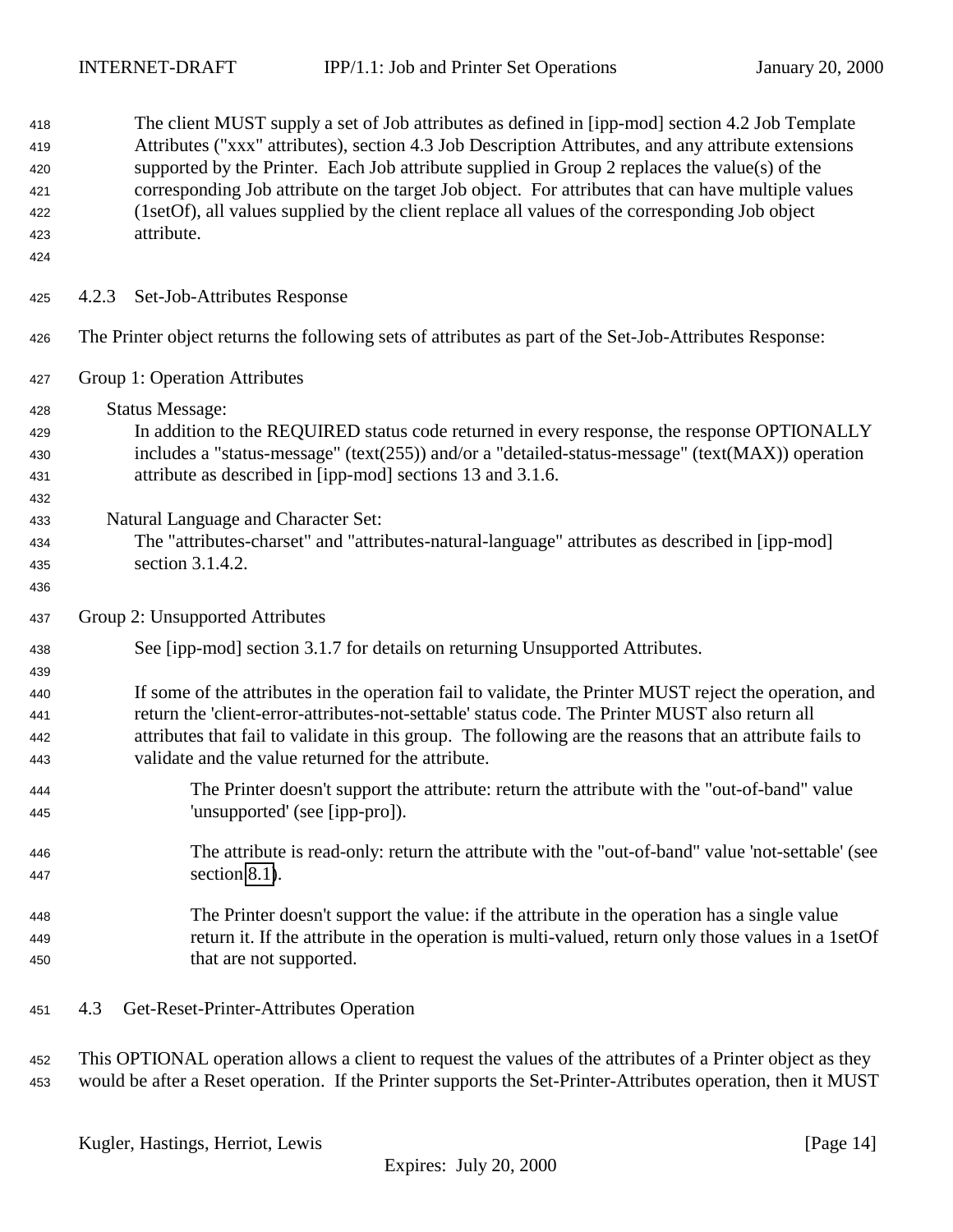<span id="page-14-0"></span> also support this operation. This operation has identical request /response attributes to the 'Get-Printer-Attributes' operation in IPP/1.1 [ipp-mod]. The operation also behaves identically to the 'Get-Printer-

- Attributes' operation in IPP/1.1 [ipp-mod] except for:
- o 'Get-Printer-Attributes' returns the current value of specified attributes and 'Get-Reset-Printer- Attributes' returns the value that 'Get-Printer-Attributes' would return after a "Reset" operation. The "Reset" operation MAY be a Reset-Printer operation (see [ipp-set2]) or a reset performed locally to the Printer.
- o 'Get-Reset-Printer-Attributes' does not return attributes the Printer leaves unchanged during a Reset operation. The attributes that are not returned are:
- printer-uri-supported
- printer-name
- printer-location
- printer-info
- printer-state
- printer-state-reasons
- printer-state-message
- printer-is-accepting-jobs
- queued-job-count
- printer-up-time
- printer-current-time
- 

 A client can determine the allowed values for "xxx-supported" attributes in the Set-Printer-Attributes operation by retrieving the value of "xxx-supported" with the Get-Reset-Printer-Attributes operation.

 ISSUE 02: There could be a separate operation Get-Allowed-Printer-Attributes for determining allowed values. This operation would return the same value as Get-Reset-Printer-Attributes for "xxx-supported", but 480 would return allowed values rather than the Reset value for other attributes. We have not yet seen a need for such an operation because the spec provides rules for inferring the allowed values except for "xxx-**supported"** values.

### 5 New Operation attributes

- This section defines new operation attributes for use with the IPP/1.1
- 5.1 "printer-message-from-operator" (text(127))
- The Printer SHOULD support this Operation attribute in following operations if it supports the corresponding "printer-message-from-operator" Printer Description attribute.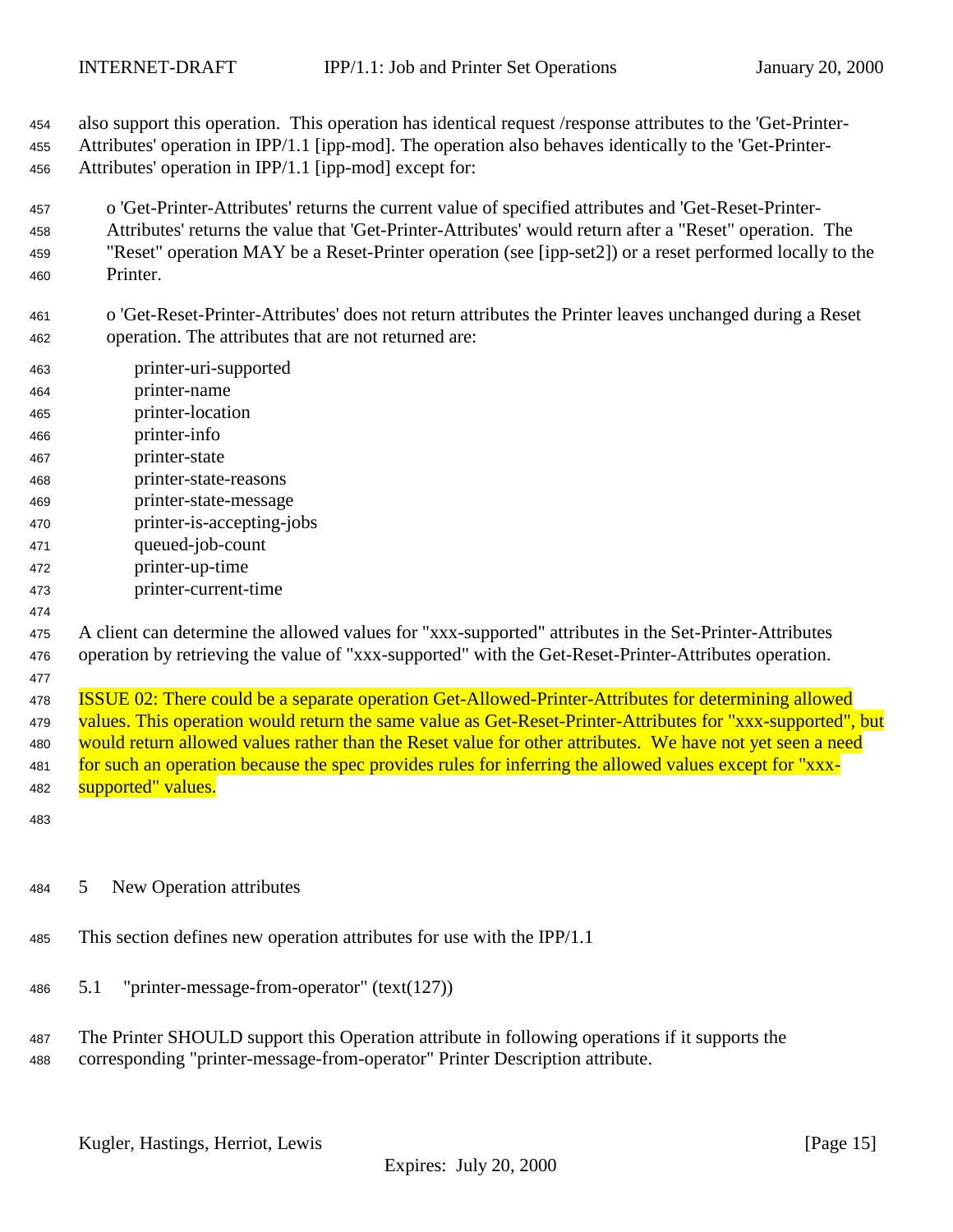<span id="page-15-0"></span> Pause-Printer Resume-Printer Purge-Jobs

 The client OPTIONALLY supplies this attribute in the above operations. The value of this attribute is a message from the operator about the Printer object on which the operator is performing the operation. If this operation attribute is supported, the Printer copies the value to its "printer-message-from-operator" Printer Description attribute (see [ipp-mod] section 4.4.25) even if this Operation attribute is a zero-length text value or consists solely of white space. In addition, the Printer automatically copies:

- 1. the value of its "printer-up-time" attribute (see [ipp-mod] section 4.4.29) to its "printer-message-time" attribute,
- 2. the value of its printer-current-time" (dateTime) attribute (see [ipp-mod] section 4.4.30) to its "printer-message-date-time" attribute, if supported.

 If the client omits this operation attribute, the Printer does not change the value of its "printer-message-from-operator", "printer-message-time"and "printer-message-time" Printer Description attributes.

 The "printer-message-from-operator" operation attribute MUST NOT be supported as an operation attribute for the Set-Printer-Attributes operation. If the operator wants to set the Printer's "printer-message-from- operator" Printer Description attribute when issuing the Set-Printer-Attributes operation, the client supplies the "printer-message-from-operator" explicitly with its new value as one of the Printer Description attributes in Group 2 in the request. The Printer also updates its "printer-message-time" and "printer- message-date-time" Printer Description attributes. If the client does not explicitly supply the "printer- message-from-operator" with its new value, the Printer leaves the value of the Printer's "printer-message-from-operator" Printer Description attribute unchanged.

5.2 "job-message-from-operator" (text(127))

 The Printer SHOULD support this Operation attribute in following operations if it supports the corresponding "job-message-from-operator" Job Description attribute.

- Cancel-Job Hold-Job Release-Job
- Restart-Job

 The client OPTIONALLY supplies this attribute in the above operations. The value of this attribute is a message from the operator about the Job object on which the operator has just performed an operation. If supported, the Printer copies the value to the Job's "job-message-from-operator" Job Description attribute (see [ipp-mod] section 4.3.16) (even if this Operation attribute is a zero-length text value or consists solely of white space).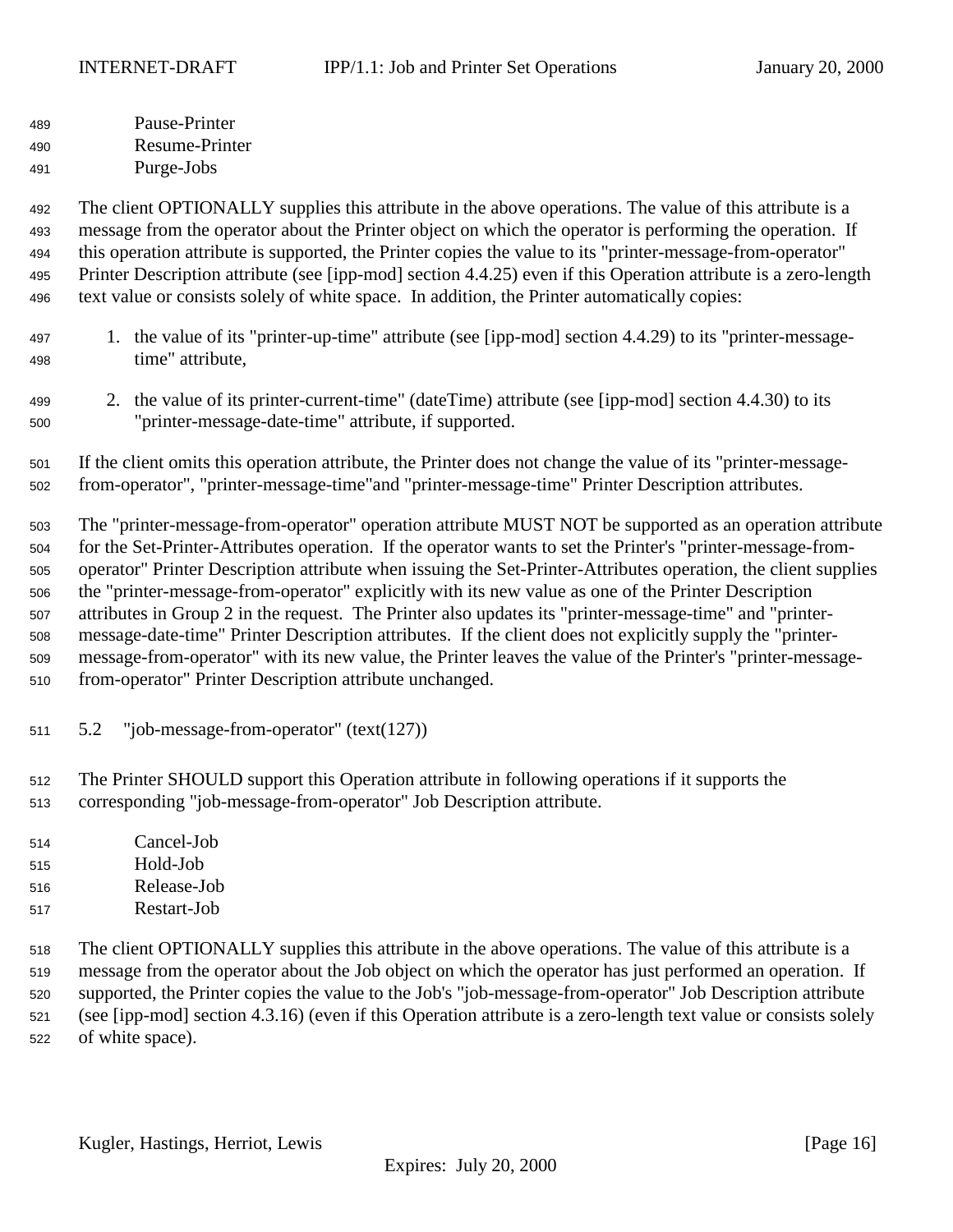<span id="page-16-0"></span> If the client omits this attribute, the Printer does not change the value of its "job-message-from-operator" Job Description attribute.

 Note: There are no corresponding 'job-message-time" and "job-message-date-time" Job Description attributes, since the usual lifetime of a job is limited.

 The "job-message-from-operator" operation attribute MUST NOT be supported as an operation attribute for the Set-Job-Attributes operation. If the operator wants to set the Job's "job-message-from-operator" Job Description attribute when issuing the Set-Job-Attributes operation, the client MUST supply the "job- message-from-operator" with its new value as one of the Job Description attributes in Group 2 in the request. Otherwise, the Printer leaves the value of the Job's "job-message-from-operator" Job Description attribute unchanged by not explicitly setting the attribute.

## 6 New Printer Description Attributes

 The following new Printer Description attributes are needed to support the new operations defined in this document.

6.1 printer-settable-attributes (1setOf type2 keyword)

 This READ-ONLY Printer attribute identifies the Printer object attributes that are settable in this implementation, i.e., that are settable using the Set-Printer-Attributes operations (see section [4.1\)](#page-6-0). This attribute MUST be supported if the Set-Printer-Attributes operations is supported. The Printer MUST reject attempts to set any Printer attributes that are not one of the values of this attribute, returning the 'client-error-attributes-not-settable' status code (see section [7.1\)](#page-18-0). The value of this attribute MAY depend on the value of the "document-format" operation attribute supplied in the Get-Printer-Attributes operation (see [ipp-mod] section 3.2.5.1).

- Standard keyword values are:
- 'none': There are no settable Printer attributes.
- 'xxx': Where 'xxx' is any of the keyword attribute names allowed by section [4.1.1](#page-7-0)
- 6.2 job-settable-attributes (1setOf type2 keyword)

 This READ-ONLY Printer attribute identifies the Job object attributes that are settable in this implementation, i.e., that are settable using the Set-Job-Attributes operation (see section [4.2\)](#page-10-0). This attribute MUST be supported if the Set-Job-Attributes operations is supported. The Printer MUST reject attempts to set any Job attributes that are not one of the values of this attribute, returning the 'client-error-attributes-not-settable' status code (see section [7.1\)](#page-18-0).

- Standard keyword values are:
- 'none': There are no settable Job attributes.
- 'xxx': Where 'xxx' is any of the keyword attribute names allowed by section [4.2.1.](#page-12-0)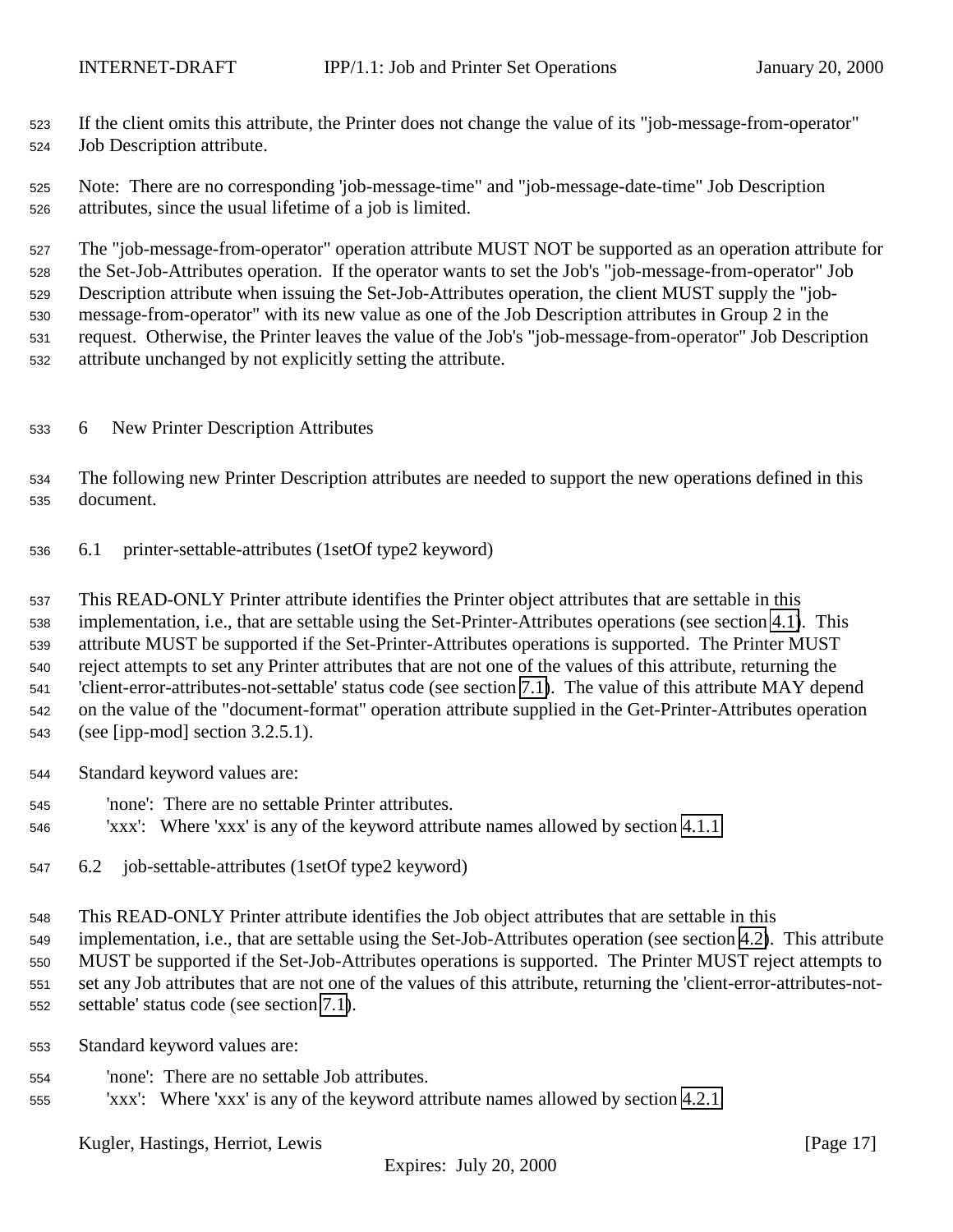<span id="page-17-0"></span>6.3 printer-message-time (integer(MIN:MAX))

 This READ-ONLY Printer Description attribute contains the time that the Printer's "printer-message-from- operator" was changed by the operator using any operation where the client supplied the "printer-message- from-operator" operation attribute (see section [5.1\)](#page-14-0) or was explicitly set using the Set-Printer-Attributes operation (see section [4.1\)](#page-6-0). This attribute allows the users to know when the "printer-message-from-operator" attribute was last set.

 The Printer sets the value of this attribute by copying the value of the Printer's "printer-up-time" attribute (see [ipp-mod] section 4.3.14). If the Printer resets its "printer-up-time" attribute to 1 on power-up, then it MUST change the value of the "printer-message-time" to 0 or a negative number as specified in [ipp-mod] section 4.3.14.

- Note: This attribute helps users better understand the context for the "printer-message-from-operator" message.
- "document-format-varying-attributes" (1setOf type2 keyword) to list those
- Printer attributes ("xxx-supported", "xxx-default", etc) that can vary for
- different document formats.
- 6.4 printer-message-date-time (dateTime)

 This READ-ONLY Printer Description attribute contains the date and time that the Printer's "printer- message-from-operator" was changed by the operator using any operation where the client supplied the "printer-message-from-operator" operation attribute (see section [5.1\)](#page-14-0) or was explicitly set using the Set- Printer-Attributes operation (see section [4.1\)](#page-6-0). This attribute allows the users to know when the "printer-message-from-operator" attribute was last set.

 This attribute MUST be supported if the Printer supports both the "printer-message-time" and the "printer-current-time" (dateTime) attributes (see [ipp-mod] section 4.4.30).

- Note: This attribute helps users better understand the context for the "printer-message-from-operator" message.
- 
- 6.5 document-format-varying-attributes (1setOf type2 keyword)

 This READ-ONLY Printer Description attribute contains a set of attribute names. This attribute SHOULD be supported by a Printer object, if the Printer object has Printer attributes whose value vary depending on document format (see [ipp-mod] Get-Printer-Attributes operation). This attribute specifies which attribute values can vary by document-format. If an attribute's name is a member of this attribute and its value is changed with the Set-Printer-Attributes operation and the Operation attribute "document-format-varying- scope " has the value 'single-document-format', then the Printer MUST change the value for the specified document format and no other document formats. If an attribute's name is not a member of this attribute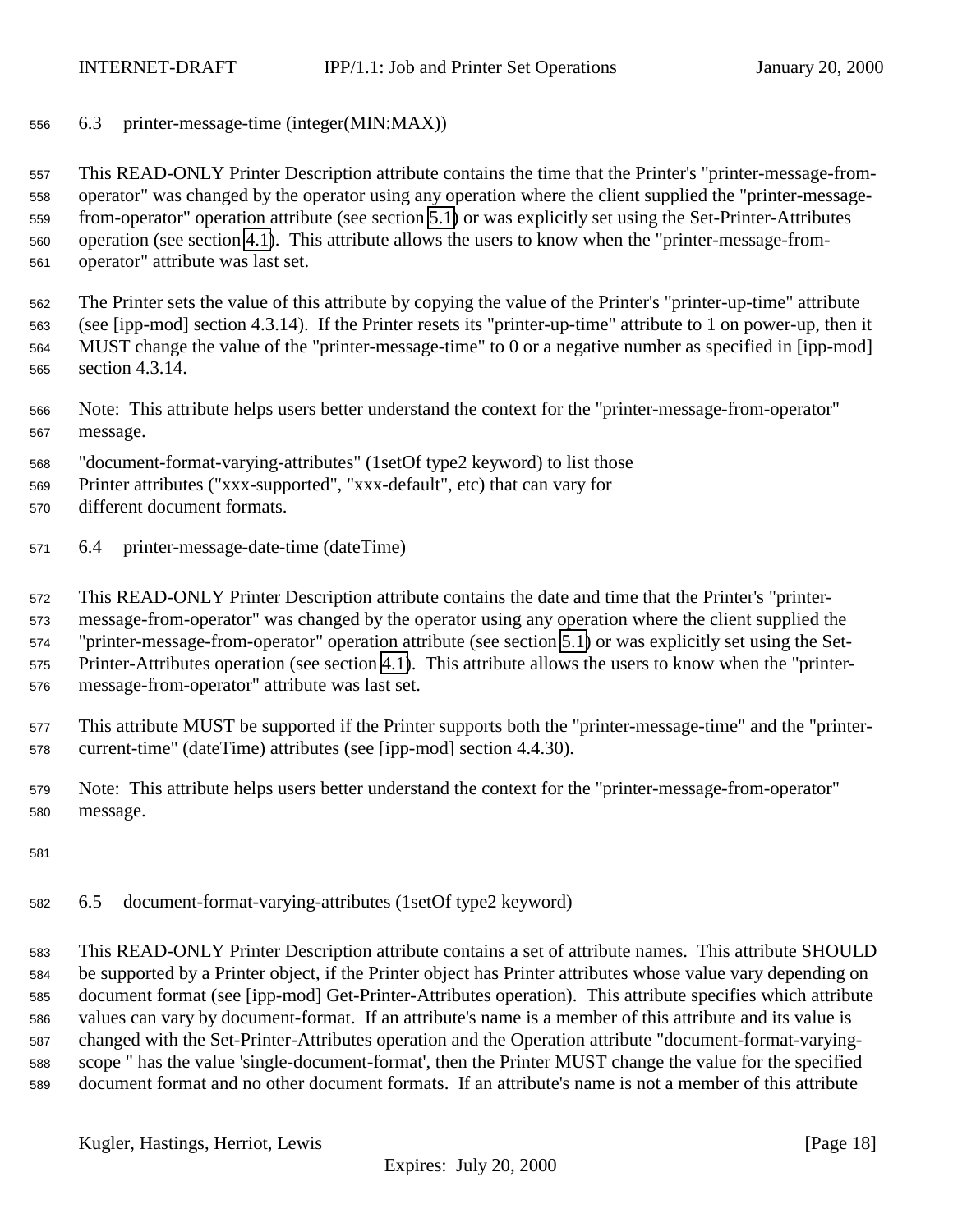<span id="page-18-0"></span>and its value is changed with the Set-Printer-Attributes operation and the Operation attribute "document-

- format-varying-scope " has the value 'single-document-format', then the attribute is changed for all document formats.
- 6.6 authentication-methods-supported (1setOf type2 keyword)

 This Printer Description attribute contains a set of authentication methods supported by the Printer. This attribute specifies the allowed values of the "uri-authentication-supported" Printer Description attribute.

- This attribute MUST be supported if the Printer allows the Set-Printer-Attributes operation to set the "uri-authentication-supported" attribute.
- 6.7 security-methods-supported (1setOf type2 keyword)

 This Printer Description attribute contains a set of authentication methods supported by the Printer. This attribute specifies the allowed values of the "uri-security-supported" Printer Description attribute.

 This attribute MUST be supported if the Printer allows the Set-Printer-Attributes operation to set the "uri-security-supported attribute".

7 Additional status codes

This section defines new status codes used by the operations defined in this document.

7.1 'client-error-attributes-not-settable' (0x0413)

 8 If the Set-Printer-Attributes or Set-Job-Attributes operation fails because one of the specified attributes cannot be set for any of the three reasons given in Unsupported Attributes group of sections [4.1.3](#page-10-0) and [4.2.3,](#page-13-0) the Printer MUST return this error code and it MUST return in the Unsupported Attributes Group(see [ipp-mod] section 3.1.7) all of the attributes that could not be set. When the Printer returns this status, it MUST NOT change any of the attributes specified in the operation. Additional out-of-band values

- This section defines additional out-of-band values that can be used with any attribute in principle. See the beginning of [ipp-mod] section 4.1.
- 8.1 'not-settable' out-of-band value

 The 'not-settable' out-of-band value is used by the IPP Printer in the Unsupported Attributes group of a Set- Job-Attributes or Set-Printer-Attributes response to indicate that an attribute (supplied by the client) is READ-ONLY..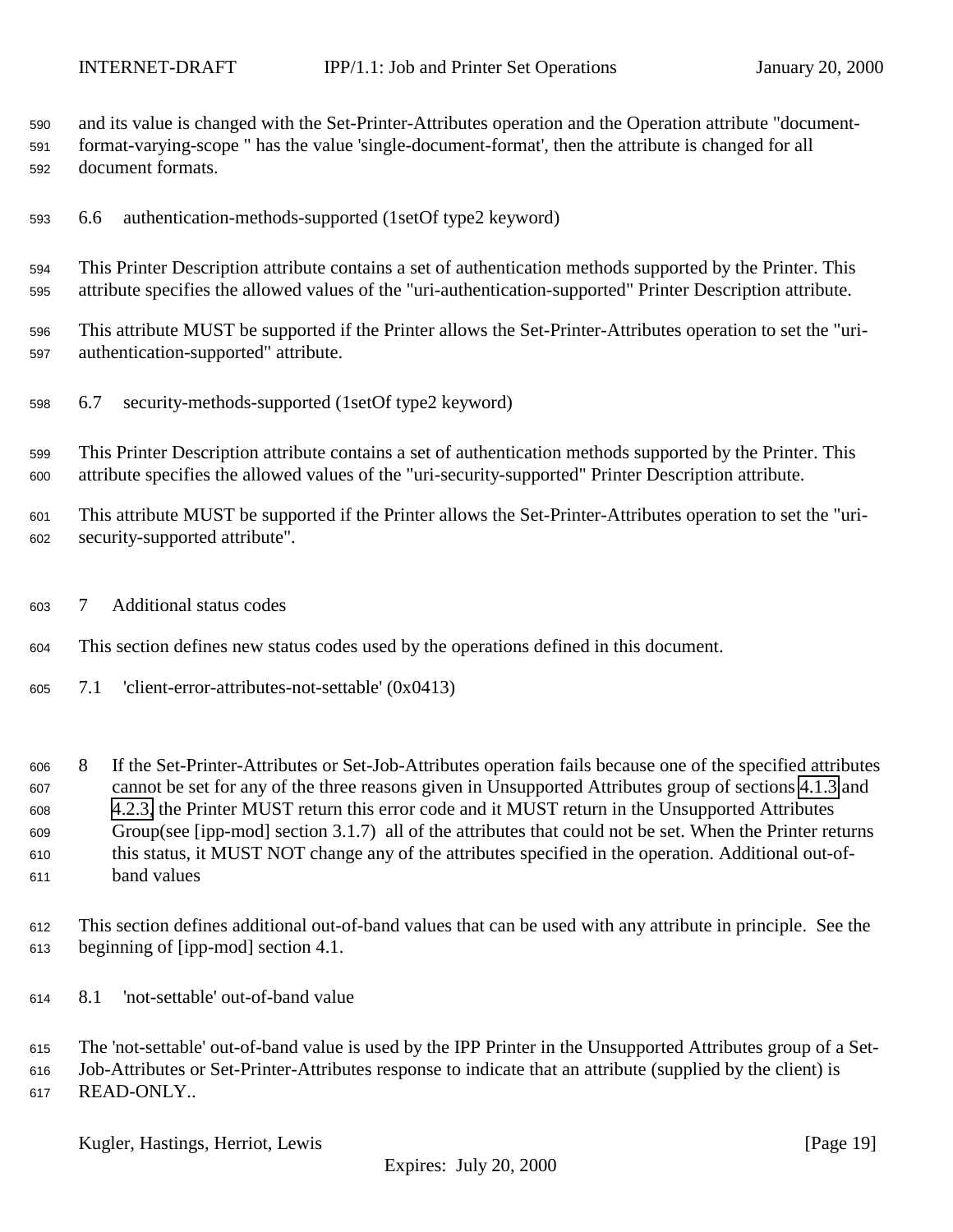<span id="page-19-0"></span>The encoding of the out-of-band value is TBD (see [ipp-pro]).

8.2 'any-name' out-of-band value

 The 'any-name' out-of-band value is used by the IPP Printer as a new value allowed in "xxx-supported" supported attributes which allow the 'name' syntax type.

 To supported this value, the syntax type of the following three attributes is changed from "1setOf type3 keyword | name (MAX))" to "1setOf type3 keyword | name (MAX)) | any-name":

 media-supported job-hold-until-supported job-sheets-supported

 If the value 'any-name' is one of the values of an attribute returned from the Get-Reset-Printer-Attributes, then the Printer MUST allow the Set-Printer-Attributes operation for that attribute to contain the 'any-name' value or a name value. If the value 'any-name' is not one of the values of an attribute returned from the Get- Reset-Printer-Attributes, then the Printer MUST NOT allow the Set-Printer-Attributes operation for that attribute to contain the 'any-name' value or a name value.

 Furthermore, if any of the above three attributes has the 'any-name' value or any name values,. the Reset operation MUST not remove them.

 If the value 'any-name' is one of the values of an attribute returned from the Get-Printer-Attributes, then the Printer MUST validate any name value for that attribute. If the job is accepted, it is put into the pending- held state. If the value 'any-name' is not one of the values of an attribute returned from the Get-Printer- Attributes, then the Printer MUST NOT validate a name value for that attribute unless the name is explicitly is in the corresponding "xxx-supported" attribute.

The encoding of the out-of-band value is TBD (see [ipp-pro]).

 ISSUE 03: Should the 'any-name' value be a keyword with special behavior or a new type of value, such as an out-of-band value? This document has been written as an out-of-band value.

8.3 'default' out-of-band value

 The 'default' out-of-band values is used by the client in Set-Job-Attributes, Job Creation (Create-Job, Print- Job, Print-URI), and Validate-Job requests to indicate explicitly that the Printer is to apply its default value with the same semantics and precedence (lower than the document content) as if the Job attribute were not present on the Job object. The semantic effect of the client supplying the 'default' value in a Set-Job- Attributes operation is as if the attribute were to be removed from the Job object. However, if the resulting Job is queried by the Get-Job-Attributes or Get-Jobs operations, the Printer MUST return any attributes with the 'default' value that the client had supplied with the 'default' value, rather than not returning the attributes at all. In other words, the Printer MUST NOT remove any attribute from the Job object for which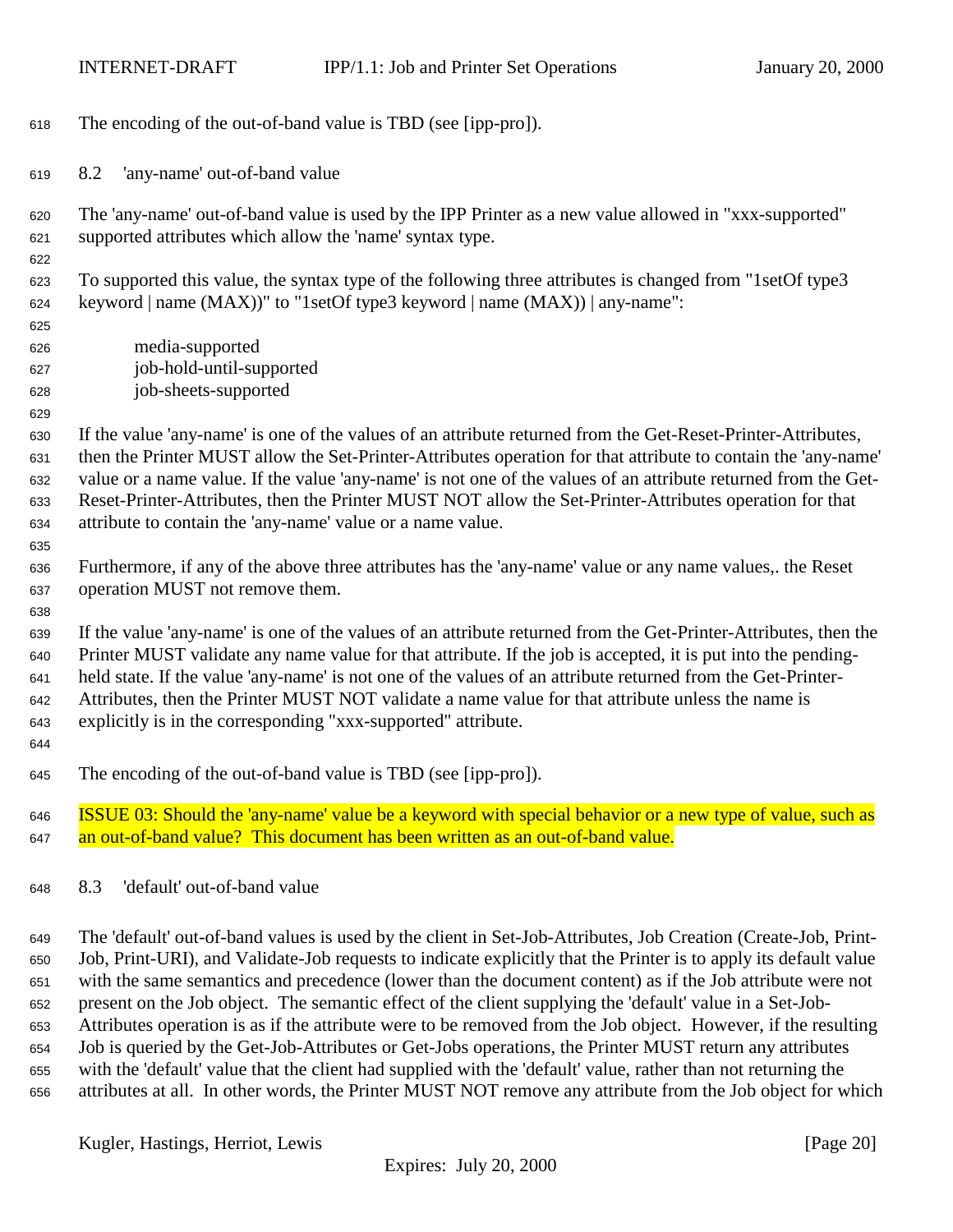- <span id="page-20-0"></span> the client supplies the 'default' out-of-band value. In addition, any attributes that had not been supplied by the client in the Job Creation operation MUST NOT be returned with the 'default' value.
- The encoding of the out-of-band value is reserved for this purpose (see [ipp-pro]).
- 9 Conformance Requirements
- This section specifies the conformance requirements for clients and IPP objects.
- Both the Set-Job-Attributes and the Set-Printer-Attributes operations defined in the document are OPTIONAL for an IPP object to support. Either one MAY be supported without the other or both MAY be supported.
- 

 If the Set-Printer-Attributes operation is supported, then the "printer-settable-attributes" Printer Description attribute and Get-Reset-Printer-Attributes operation MUST be supported. Otherwise, the Get-Reset-Printer-Attributes operation is OPTIONAL for an IPP Printer to support.

 If the Set-Printer-Attributes operation is supported, then the 'not-settable' out-of-band value and the 'client-error-not-settable' status code MUST be supported.

 If the Set-Printer-Attributes operation is supported and the Printer allows the Set-Printer-Attributes operation to set the "uri-authentication-supported" Printer Description attribute, then the Printer MUST also support the "security-methods-supported" Printer Description attribute.

 If the Set-Printer-Attributes operation is supported and the Printer allows the Set-Printer-Attributes operation to set the "uri-security-supported attribute" Printer Description attribute, then the Printer MUST also support the "security-methods-supported" Printer Description attribute.

- If the Set-Printer-Attributes operation is supported and the name syntax type is supported for any "xxx-supported", then the 'any-name' value MUST be supported.
- If the Set-Job-Attributes operation is supported, then the "job-settable-attributes" Printer Description attribute and the 'default' out-of-band value MUST be supported.
- If the Set-Printer-Attributes operation and the "printer-message-from-operator" Printer Description attribute are supported, then the latter MUST be settable.
- If the Set-Job-Attributes operation and the "job-message-from-operator" Printer Description attribute are supported, then the latter MUST be settable.
- It is OPTIONAL for the Printer object to support the "printer-message-time" (integer) and "printer-message-date-time" (dateTime). If both the "printer-message-time" (integer) and the "printer-current-time"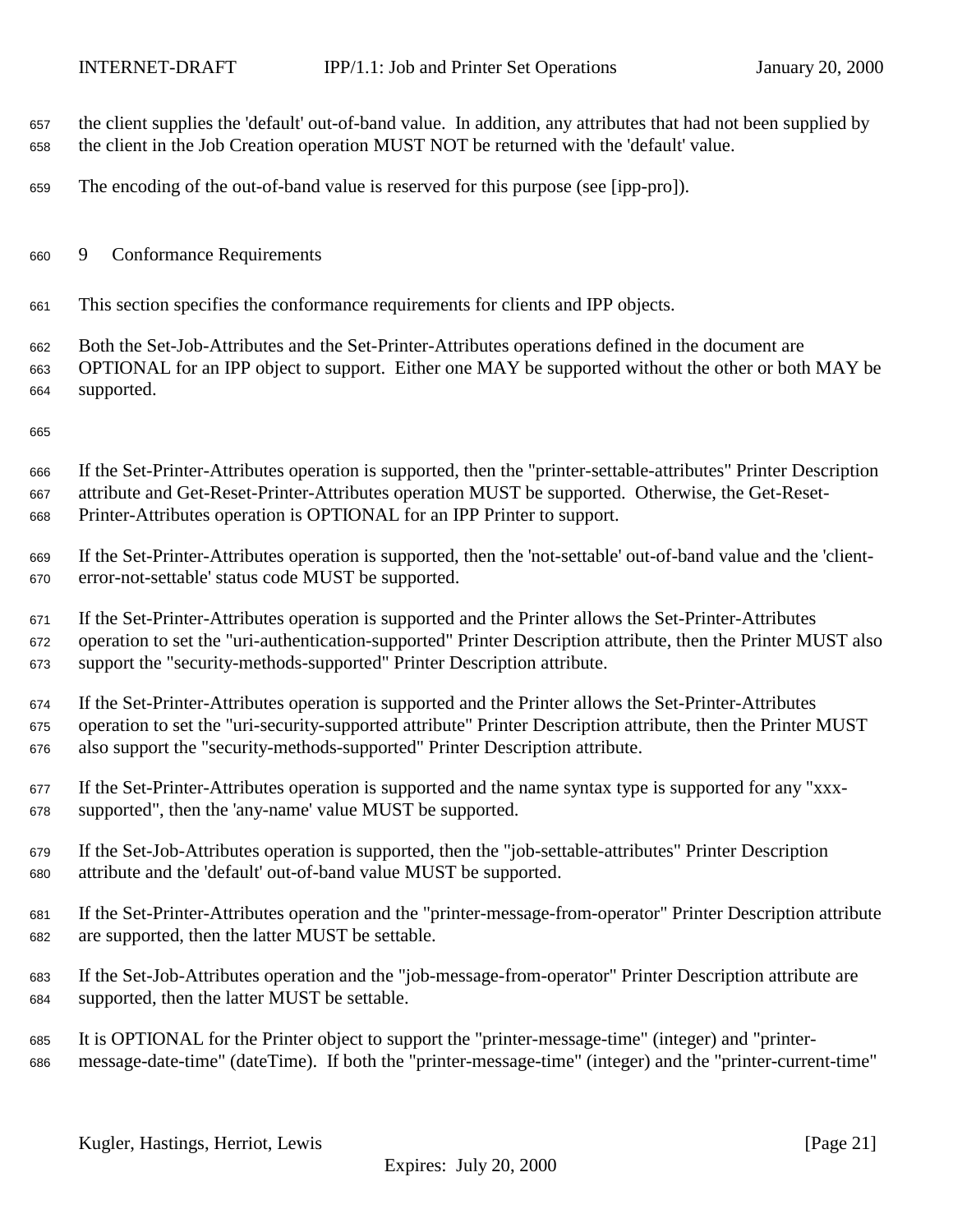<span id="page-21-0"></span> (dateTime) (see [ipp-mod] section 4.4.30) Printer Description attributes are supported, then the "printer-message-date-time" (dateTime) attribute MUST be supported.

10 IANA Considerations

 The operations and attributes in this registration proposal will be published by IANA according to the procedures in RFC 2566 [rfc2566] section 6.4 for operations with the following URL:

- ftp.isi.edu/iana/assignments/ipp/operations/set.txt
- 11 Internationalization Considerations
- This document has the same localization considerations as the [ipp-mod].

### 12 Security Considerations

 The IPP Model and Semantics document [ipp-mod] discusses high level security requirements (Client Authentication, Server Authentication and Operation Privacy). Client Authentication is the mechanism by which the client proves its identity to the server in a secure manner. Server Authentication is the mechanism by which the server proves its identity to the client in a secure manner. Operation Privacy is defined as a mechanism for protecting operations from eavesdropping.

### 13 Author's Addresses

| 702 | Carl Kugler                        |
|-----|------------------------------------|
| 703 | ΙBΜ                                |
| 704 | P.O. Box 1900                      |
| 705 | Boulder, CO 80301-9191             |
| 706 |                                    |
| 707 | Phone: (303) 924-5060              |
| 708 | $FAX^.$                            |
| 709 | e-mail: kugler@us.ibm.com          |
| 710 |                                    |
| 711 | Tom Hastings                       |
| 712 | <b>Xerox Corporation</b>           |
| 713 | 737 Hawaii St. ESAE 231            |
| 714 | El Segundo, CA 90245               |
| 715 |                                    |
| 716 | Phone: 310-333-6413                |
| 717 | Fax: 310-333-5514                  |
| 718 | e-mail: hastings@cp10.es.xerox.com |
| 719 |                                    |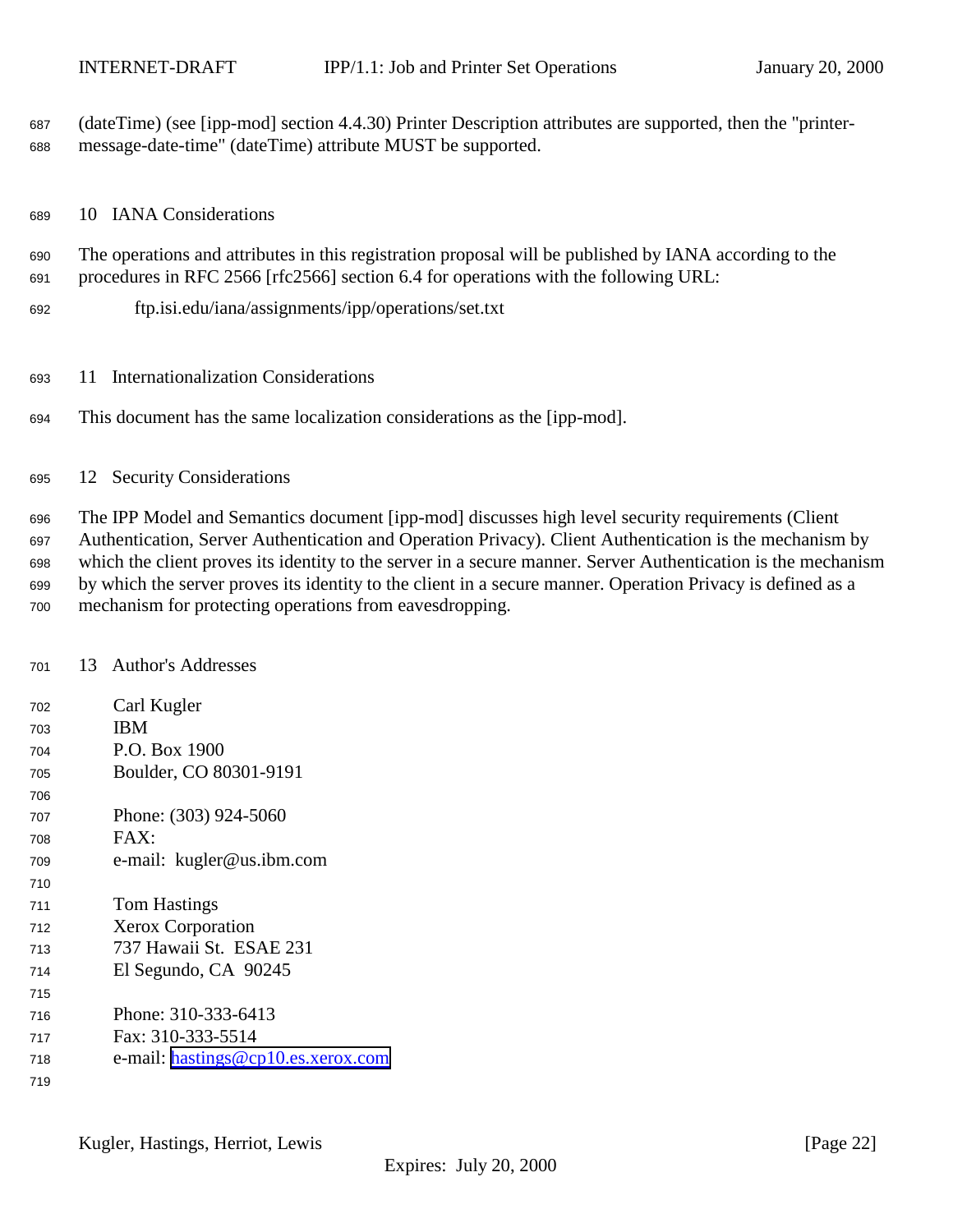<span id="page-22-0"></span>

| 720        | Robert Herriot                                                                                        |
|------------|-------------------------------------------------------------------------------------------------------|
| 721        | Xerox Corp.                                                                                           |
| 722        | 3400 Hill View Ave, Building 1                                                                        |
| 723        | Palo Alto, CA 94304                                                                                   |
| 724        |                                                                                                       |
| 725        | Phone: 650-813-7696                                                                                   |
| 726        | 650-813-6860<br>Fax:                                                                                  |
| 727        | e-mail: robert.herriot@pahv.xerox.com                                                                 |
| 728        |                                                                                                       |
| 729        | Harry Lewis                                                                                           |
| 730        | <b>IBM</b>                                                                                            |
| 731        | P.O. Box 1900                                                                                         |
| 732        | Boulder, CO 80301-9191                                                                                |
| 733        |                                                                                                       |
| 734        | Phone: (303) 924-5337                                                                                 |
| 735        | FAX:                                                                                                  |
| 736        | e-mail: harryl@us.ibm.com                                                                             |
| 737        |                                                                                                       |
| 738        | 14 References                                                                                         |
|            | [ipp-mod]                                                                                             |
| 739        | R. deBry, T. Hastings, R. Herriot, S. Isaacson, P. Powell, "Internet Printing Protocol/1.0: Model and |
| 740<br>741 | Semantics", <draft-ietf-ipp-model-v11-04.txt>, June 23, 1999.</draft-ietf-ipp-model-v11-04.txt>       |
| 742        | [ipp-pro]                                                                                             |
| 743        | Herriot, R., Butler, S., Moore, P., Tuner, R., "Internet Printing Protocol/1.1: Encoding and          |
| 744        | Transport", draft-ietf-ipp-protocol-v11-03.txt, June 23, 1999.                                        |
| 745        | $[ipp-set2]$                                                                                          |
| 746        | Kugler, C, Hastings, T., Lewis, H., "Internet Printing Protocol/1.1: Job and Printer Administrative   |
| 747        | Operations", <draft-ietf-ipp-ops-set2-01.txt>, December 8, 1999.</draft-ietf-ipp-ops-set2-01.txt>     |
| 748        | $[RFC2566]$                                                                                           |
| 749        | R. deBry, T. Hastings, R. Herriot, S. Isaacson, P. Powell, "Internet Printing Protocol/1.0: Model and |
| 750        | Semantics", RFC 2566, April 1999.                                                                     |
|            |                                                                                                       |

15 Change History

 This section summarizes the changes. Each sub-section is in reverse chronological order. Adding or removing ISSUES that don't change the document are not listed here.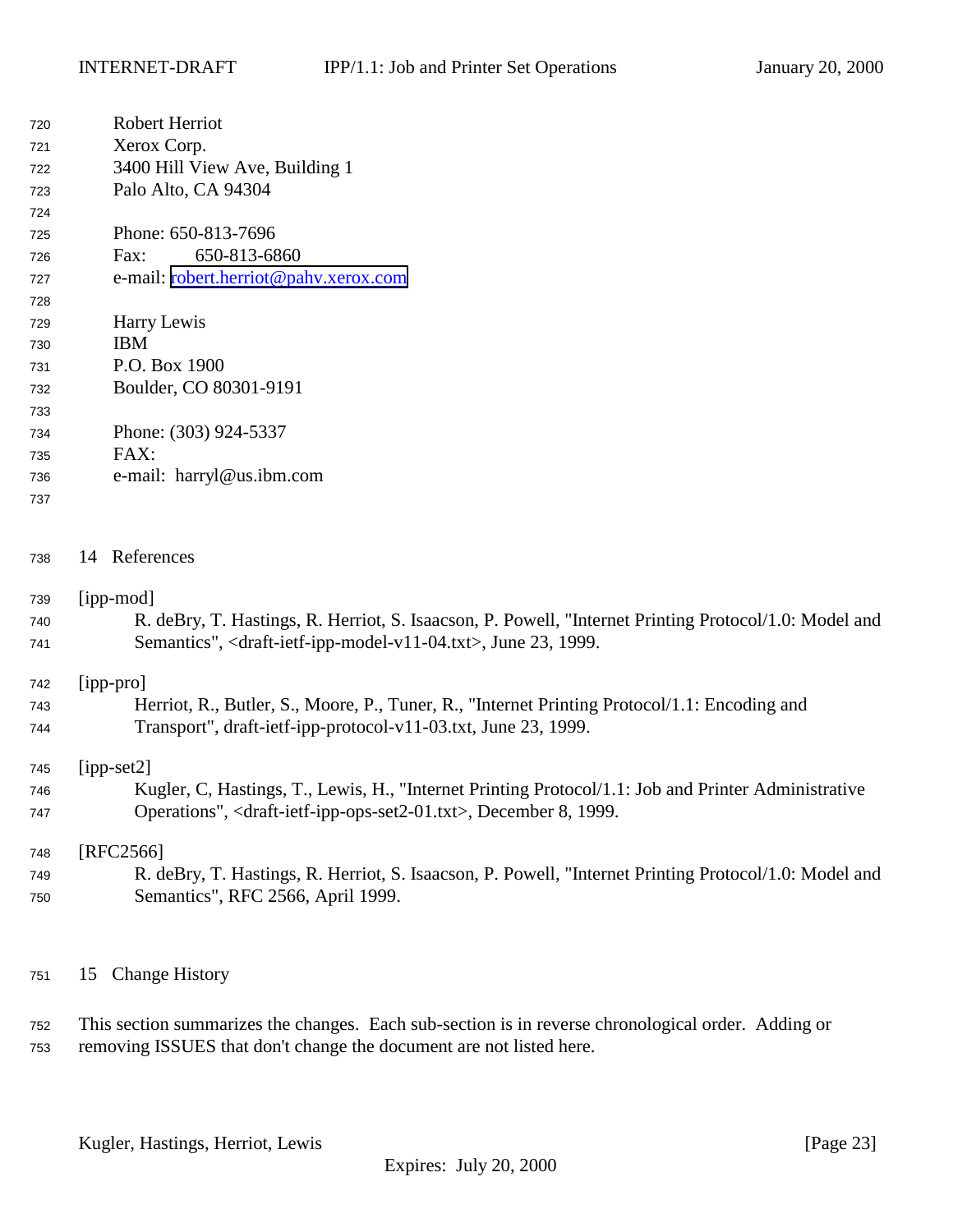<span id="page-23-0"></span>

| 754                      | 15.1 Changes to the January 4, 2000 version to make the January 20, 2000 version                                                                                                                                                                                                                                                                                                        |  |
|--------------------------|-----------------------------------------------------------------------------------------------------------------------------------------------------------------------------------------------------------------------------------------------------------------------------------------------------------------------------------------------------------------------------------------|--|
| 755<br>756               | The following changes to the January 4, 2000 version to make the January 4, 2000 version as a result of the<br>IPP WG telecons and mailing list discussion:                                                                                                                                                                                                                             |  |
| 757<br>758<br>759        | 1. Replaced the "factory-settings" operation attribute proposed to be added to the Get-Printer-Attributes<br>operation with the Get-Rest-Printer-Attributes operation which returns the reset values and the possible<br>"xxx-supported" values.                                                                                                                                        |  |
| 760<br>761<br>762        | 2. Added the out-of-band 'any-name' value to be used with "xxx-supported" attributes with attribute syntax<br>'type3 keyword   name' to indicate that any name will be accepted in a Job Creation operation for<br>configurations that support such a concept.                                                                                                                          |  |
| 763<br>764<br>765<br>766 | 3. Added authentication-methods-supported (1setOf type2 keyword) and security-methods-supported<br>(1setOf type2 keyword) Printer Description attributes so that clients can discover the possible values for<br>use in Set-Printer-Attributes to set "uri-authentication-supported" and "uri-security-supported"<br>attributes, since the Reset-Printer operation doesn't change them. |  |
| 767                      | 4. Added validation rules that the Printer MUST use to validate a Set-Printer-Attributes request.                                                                                                                                                                                                                                                                                       |  |
| 768<br>769               | 5. Clarified that the Set-Printer-Attributes operation MUST NOT have any side effects on other attributes,<br>unless explicitly specified in this document.                                                                                                                                                                                                                             |  |
| 770                      | 6. Moved the specification of the attributes that MUST be READ-ONLY to Appendix A.                                                                                                                                                                                                                                                                                                      |  |
| 771                      | 7. Added the "document-format-varying-attributes" (1setOf type2 keyword)                                                                                                                                                                                                                                                                                                                |  |
| 772<br>773<br>774        | 8. Added the REQUIRED "document-format-varying-scope" operation attribute to Set-Printer-Attributes<br>in order to control whether one or all document formats are affected for those attributes that vary by<br>document format.                                                                                                                                                       |  |
| 775<br>776<br>777        | 9. Clarified that the Printer returns the 'client-error-attributes-not-settable' status code in a Set-Printer-<br>Attributes response whether the attribute is READ-ONLY, the attribute is not supported, or the value is<br>not supported.                                                                                                                                             |  |
| 778                      | 10. Added the out-of-band 'default' value for use with Set-Job-Attributes and Job Creation operations.                                                                                                                                                                                                                                                                                  |  |
| 779                      | 11. Deleted the "printer-message-operation" Printer Description attribute.                                                                                                                                                                                                                                                                                                              |  |
| 780<br>781<br>782        | 12. Made the "Get-Reset-Printer-Attributes" operation, along with the "authentication-methods-supported"<br>and the "security-methods-supported" Printer Description attributes REQUIRED, if the Set-Printer-<br>Attributes operation is supported.                                                                                                                                     |  |
| 783<br>784               | 13. Made the 'not-settable' out-of-band value and the 'client-error-not-settable' status code REQUIRED, if<br>the Set-Printer-Attributes operation is supported.                                                                                                                                                                                                                        |  |
| 785                      | 14. Made the 'default' out-of-band value REQUIRED, if the Set-Job-Attributes operation is supported.                                                                                                                                                                                                                                                                                    |  |
|                          |                                                                                                                                                                                                                                                                                                                                                                                         |  |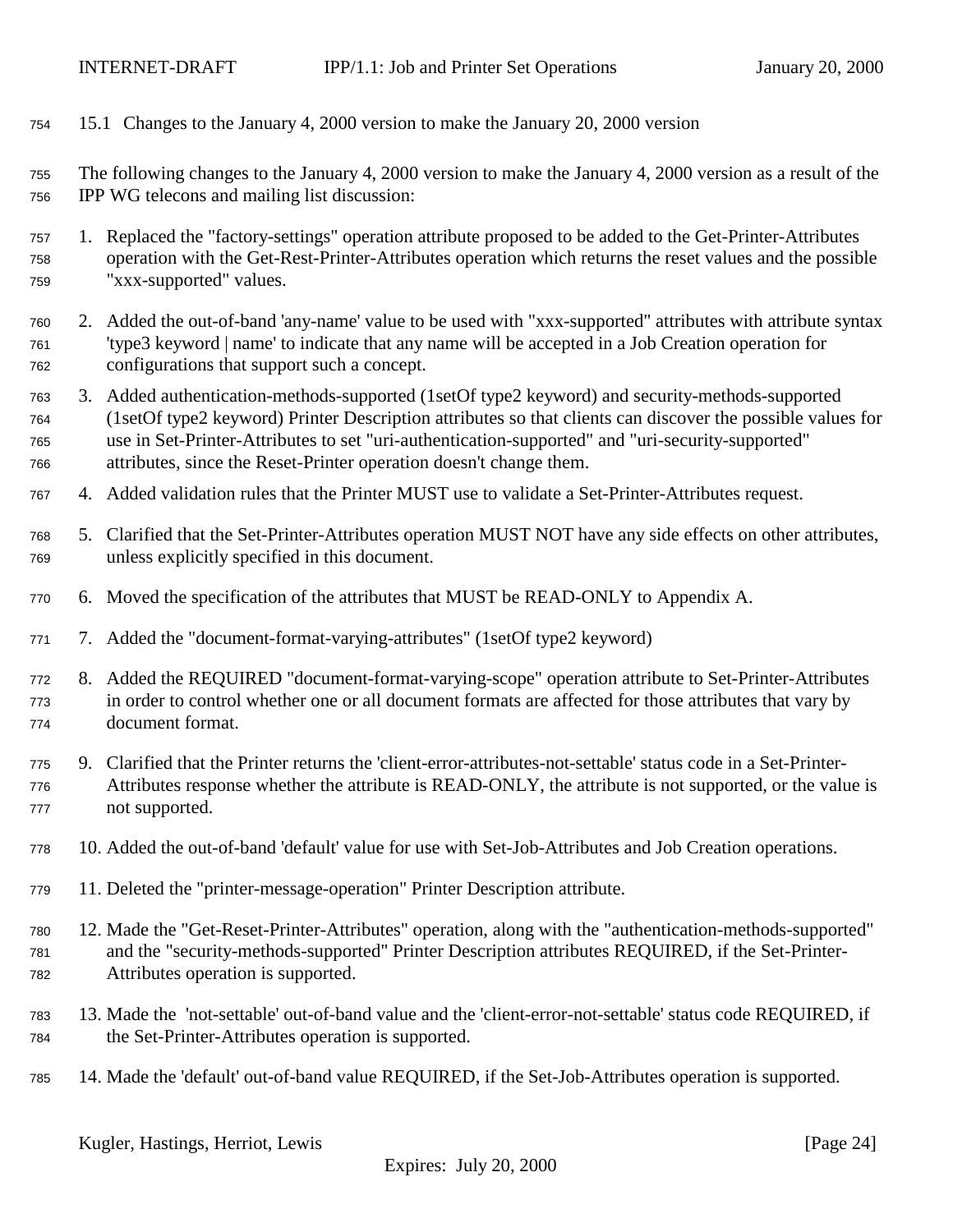<span id="page-24-0"></span>

| 786<br>787               | 15. Removed the requirement that "xxx-supported" Printer Description attributes that contain only one<br>value be read-only.                                                                                                                                                                                                                                                 |
|--------------------------|------------------------------------------------------------------------------------------------------------------------------------------------------------------------------------------------------------------------------------------------------------------------------------------------------------------------------------------------------------------------------|
| 788                      | 15.2 Changes to the December 8, 1999 version to make the January 4, 2000 version                                                                                                                                                                                                                                                                                             |
| 789<br>790               | The following changes to the December 8, 1999 version to make the January 4, 2000 version as a result of<br>the IPP WG telecons and mailing list discussion:                                                                                                                                                                                                                 |
| 791<br>792               | 1. Removed the Set operations and related items from the Set2 specification [ipp-set2] to create this Set<br>specification.                                                                                                                                                                                                                                                  |
| 793<br>794               | 2. Added that an attribute that can only be set to one fixed value SHOULD NOT be included in the<br>"printer-settable-attributes" or "job-settable-attributes" attributes.                                                                                                                                                                                                   |
| 795                      | 3. Indicated that the encoding of the 'not-settable' out-of-band value is TBD.                                                                                                                                                                                                                                                                                               |
| 796                      | 4. Added that Set-Job-Attributes operation adds an attribute to the Job object if it wasn't already there                                                                                                                                                                                                                                                                    |
| 797                      | 5. Added the conformance section to make it easy to understand the conformance requirements.                                                                                                                                                                                                                                                                                 |
| 798                      | 16 Appendix A: Allowed Values for Set-Printer-Attributes                                                                                                                                                                                                                                                                                                                     |
| 799                      | This appendix contains a table of all IPP/1.1 attributes. Each row contains                                                                                                                                                                                                                                                                                                  |
| 800<br>801               | An attribute and                                                                                                                                                                                                                                                                                                                                                             |
| 802<br>803               | The values allowed in the Set-Printer-Attributes operation for the attribute. The entry in each cell is<br>the name (first few words) of each item below $1, 2, 3$ and $4a-g$ .                                                                                                                                                                                              |
| 804                      | The allowed values include the following cases:                                                                                                                                                                                                                                                                                                                              |
| 805                      | 1. Read-only: the Set-Printer-Attributes operation cannot change this attribute                                                                                                                                                                                                                                                                                              |
| 806<br>807<br>808<br>809 | 2. Any of "xxx-supported": the Set-Printer-Attributes operation accepts values that are allowed<br>according to the IPP/1.1 rules for the "xxx-supported" attribute (see section 3.1.2.3 of the "Internet<br>Printing Protocol/1.1: Implementer's Guide" [ipp-iig]). The 'xxx-supported' attribute value is<br>obtained from 'Get-Printer-Attributes'.                       |
| 810<br>811<br>812<br>813 | 3. Any of Reset "xxx-supported": the Set-Printer-Attributes operation accepts values that are allowed<br>according to the IPP/1.1 rules for the "xxx-supported" attribute (see section 3.1.2.3 of the "Internet<br>Printing Protocol/1.1: Implementer's Guide" [ipp-iig]). The "xxx-supported" attribute value is<br>obtained from Get-Reset-Printer-Attributes (see below). |
| 814<br>815               | 4. Any value of the proper syntax type: the Set-Printer-Attributes accepts any value of the specified<br>syntax type. The types supported are enumerated below.                                                                                                                                                                                                              |
| 816<br>817               | Any text( $127$ )<br>a.<br>b. Any name $(127)$                                                                                                                                                                                                                                                                                                                               |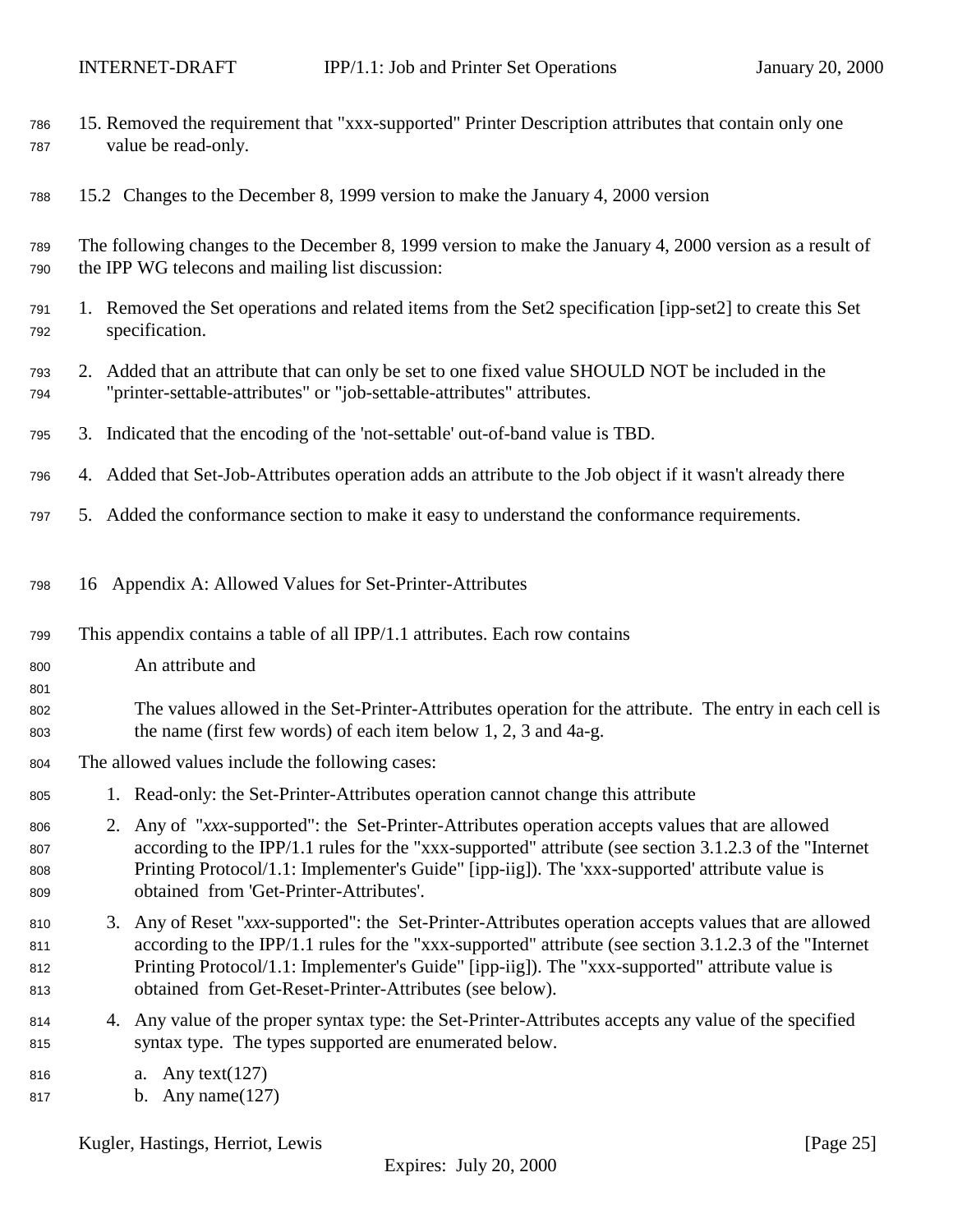- <span id="page-25-0"></span><sup>818</sup> c. Any uri
- <sup>819</sup> d. Any boolean
- <sup>820</sup> e. Any positive integer
- <sup>821</sup> f. Any datetime
- <sup>822</sup> g. 1setOf any uri
- <sup>823</sup> 5. Combination of 'Any of Reset "*xxx*-supported"' or 'Any name'.

<sup>824</sup> If a Printer implementation doesn't want to allow values of any syntax type, it can make the value be read-<sup>825</sup> only. For example, for a monochrome printer the attribute "color-supported" is "false" and must be read-<sup>826</sup> only. Otherwise an admin could set it to "true" because the value can have "any boolean".

- 
- 828

### <sup>827</sup> **Table 2 - Values allowed for Job Template Attributes in the Set-Job-Attributes Operation**

| <b>Job Template Attributes</b>              | Values allowed for Set |
|---------------------------------------------|------------------------|
| job-priority (integer $(1:100)$ )           | Any of "xxx-supported" |
| job-hold-until (type3 keyword   name (MAX)) | Any of "xxx-supported" |
| job-sheets (type3 keyword   name(MAX))      | Any of "xxx-supported" |
| multiple-document-handling (type2 keyword)  | Any of "xxx-supported" |
| copies (integer(1:MAX))                     | Any of "xxx-supported" |
| finishings (1setOf type2 enum)              | Any of "xxx-supported" |
| page-ranges (1setOf rangeOfInteger (1:MAX)) | Any of "xxx-supported" |
| sides (type2 keyword)                       | Any of "xxx-supported" |
| $number-up (integer(1:MAX))$                | Any of "xxx-supported" |
| orientation-requested (type2 enum)          | Any of "xxx-supported" |
| media (type3 keyword   name(MAX))           | Any of "xxx-supported" |
| printer-resolution (resolution)             | Any of "xxx-supported" |
| print-quality (type2 enum)                  | Any of "xxx-supported" |

829

831 832

# <sup>830</sup> **Table 3 - Values allowed for Job Description Attributes in the Set-Job-Attributes Operation**

| <b>Job Description Attributes</b> | Values allowed for Set |
|-----------------------------------|------------------------|
|                                   |                        |
| job-uri (uri)                     | read-only              |
| job-id (integer(1:MAX))           | read-only              |
| job-printer-uri (uri)             | read-only              |
| job-more-info (uri)               | read-only              |
|                                   |                        |

| job-uri (uri)                            | read-only     |
|------------------------------------------|---------------|
| job-id (integer(1:MAX))                  | read-only     |
| job-printer-uri (uri)                    | read-only     |
| job-more-info (uri)                      | read-only     |
| job-name (name(MAX))                     | Any name(MAX) |
| job-originating-user-name (name(MAX))    | read-only     |
| job-state (type1 enum)                   | read-only     |
| job-state-reasons (1setOf type2 keyword) | read-only     |
| job-state-message (text(MAX))            | read-only     |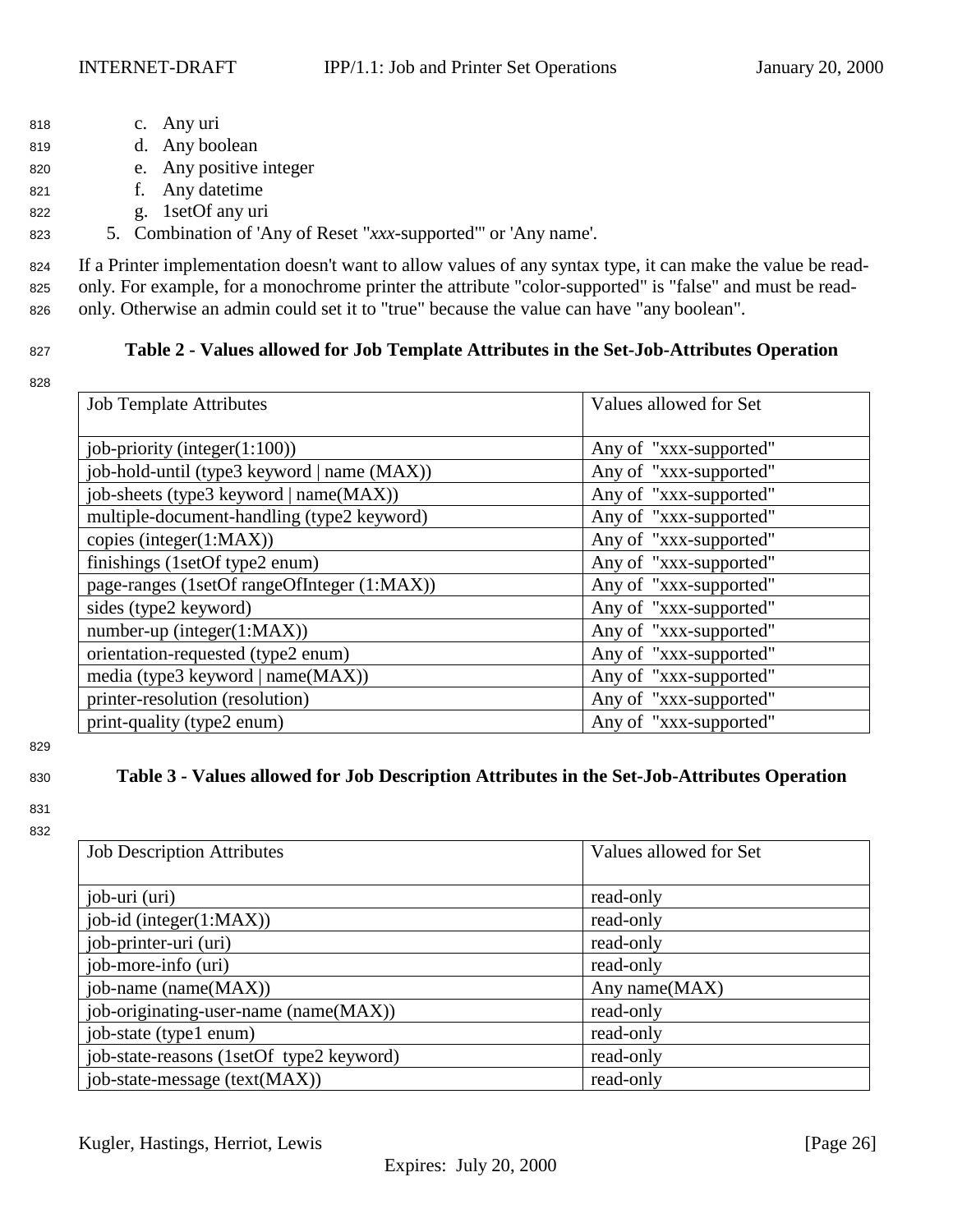<span id="page-26-0"></span>

| <b>Job Description Attributes</b>               | Values allowed for Set |
|-------------------------------------------------|------------------------|
| job-detailed-status-messages (1setOf text(MAX)) | read-only              |
| job-document-access-errors (1setOf text(MAX))   | read-only              |
| number-of-documents (integer(0:MAX))            | read-only              |
| output-device-assigned (name(127))              | read-only              |
| time-at-creation (integer(MIN:MAX))             | read-only              |
| time-at-processing (integer(MIN:MAX))           | read-only              |
| time-at-completed (integer(MIN:MAX))            | read-only              |
| job-printer-up-time (integer(1:MAX))            | read-only              |
| date-time-at-creation (dateTime)                | read-only              |
| date-time-at-processing (dateTime)              | read-only              |
| date-time-at-completed (dateTime)               | read-only              |
| number-of-intervening-jobs (integer(0:MAX))     | read-only              |
| job-message-from-operator (text(127))           | Any text $(127)$       |
| job-k-octets (integer(0:MAX))                   | read-only              |
| job-impressions (integer(0:MAX))                | read-only              |
| job-media-sheets (integer(0:MAX))               | read-only              |
| job-k-octets-processed (integer(0:MAX))         | read-only              |
| job-impressions-completed (integer(0:MAX))      | read-only              |
| job-media-sheets-completed (integer(0:MAX))     | read-only              |
| attributes-charset (charset)                    | read-only              |
| attributes-natural-language (naturalLanguage)   | read-only              |

# <sup>834</sup> **Table 4 - Values allowed for Printer Job Template Attributes in the Set-Printer-Attributes Operation**

| Printer Job Template Attributes                               | Values allowed for Set          |
|---------------------------------------------------------------|---------------------------------|
| job-priority-default (integer $(1:100)$ )                     | Any of "xxx-supported"          |
| job-hold-until-default (type3 keyword   name (MAX))           | Any of "xxx-supported"          |
| job-sheets-default (type3 keyword   name(MAX))                | Any of "xxx-supported"          |
| multiple-document-handling-default (type2 keyword)            | Any of "xxx-supported"          |
| copies-default (integer(1:MAX))                               | Any of "xxx-supported"          |
| finishings-default (1setOf type2 enum)                        | Any of "xxx-supported"          |
| sides-default (type2 keyword)                                 | Any of "xxx-supported"          |
| number-up-default (integer(1:MAX))                            | Any of "xxx-supported"          |
| orientation-requested-default (type2 enum)                    | Any of "xxx-supported"          |
| media-default (type3 keyword   name(MAX))                     | Any of "xxx-supported"          |
| printer-resolution-default (resolution)                       | Any of "xxx-supported"          |
| print-quality-default (type2 enum)                            | Any of "xxx-supported"          |
| job-priority-supported (integer(1:100))                       | Any integer $(1:100)$           |
| job-hold-until-supported (1setOf(type3 keyword   name (MAX))) | Any of Reset "xxx-supported" or |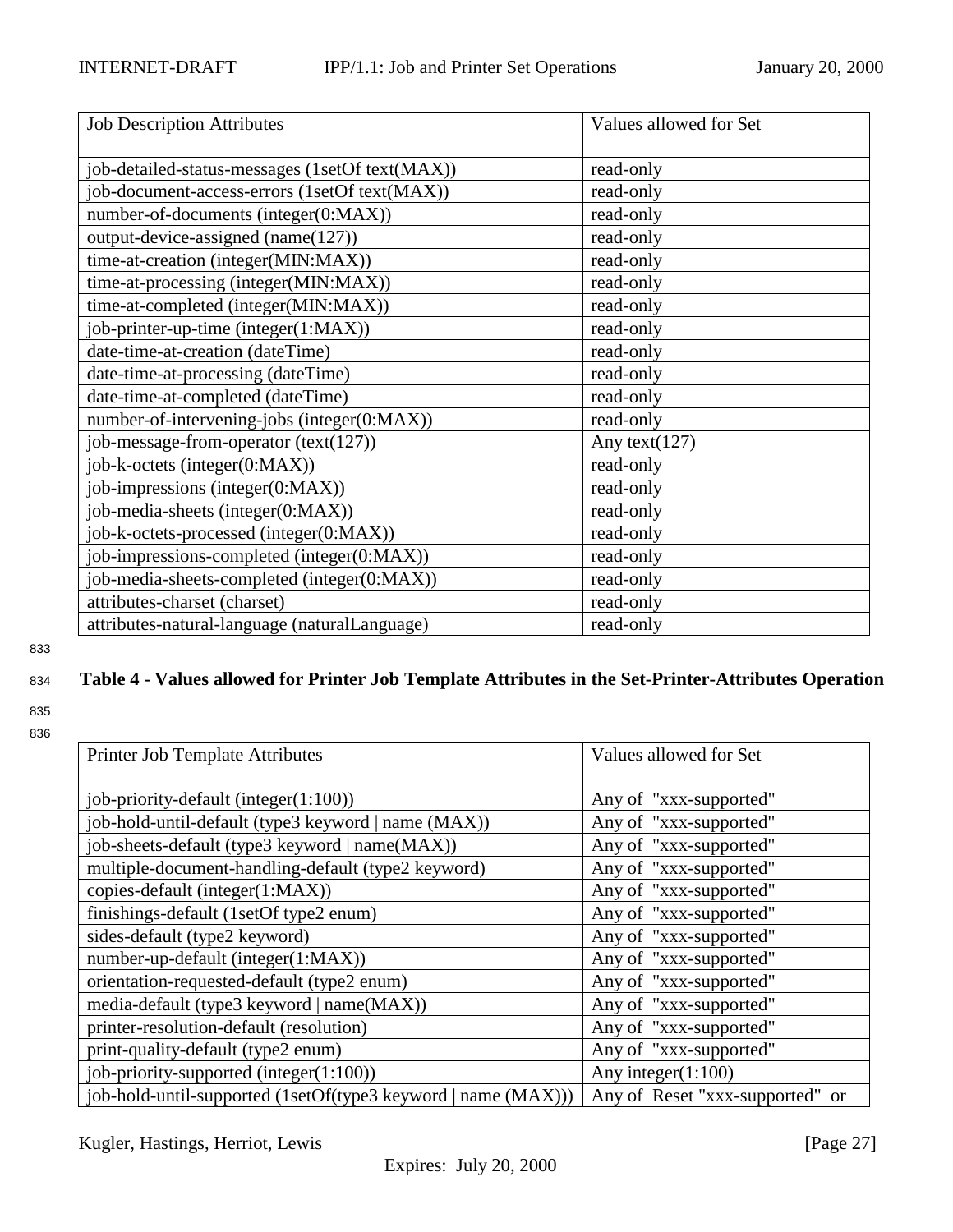<span id="page-27-0"></span>

| Printer Job Template Attributes                             | Values allowed for Set          |
|-------------------------------------------------------------|---------------------------------|
|                                                             | any name                        |
| job-sheets-supported (1setOf(type3 keyword   name(MAX)))    | Any of Reset "xxx-supported" or |
|                                                             | any name                        |
| multiple-document-handling-supported (1setOf type2 keyword) | Any of Reset "xxx-supported"    |
| copies-supported (rangeOfInteger(1:MAX))                    | Any of Reset "xxx-supported"    |
| finishings-supported (1setOf type2 enum)                    | Any of Reset "xxx-supported"    |
| page-ranges-supported (boolean)                             | Any boolean                     |
| sides-supported (1setOf type2 keyword)                      | Any of Reset "xxx-supported"    |
| number-up-supported (1setOf (integer(1:MAX))                | Any of Reset "xxx-supported"    |
| rangeOfInteger(1:MAX))                                      |                                 |
| orientation-requested-supported (1setOf type2 enum)         | Any of Reset "xxx-supported"    |
| media-supported (1setOf (type3 keyword   name(MAX)))        | Any of Reset "xxx-supported" or |
|                                                             | any name                        |
| printer-resolution-supported (1setOf resolution)            | Any of Reset "xxx-supported"    |
| print-quality-supported (1setOf type2 enum)                 | Any of Reset "xxx-supported"    |

# <sup>838</sup> **Table 5 - Values allowed for Printer Description Attributes in the Set-Printer-Attributes Operation**

| <b>Printer Description Attributes</b>               | Values allowed for Set            |
|-----------------------------------------------------|-----------------------------------|
| printer-uri-supported (1setOf uri)                  | 1setOf Any uri                    |
| uri-authentication-supported (1setOf type2 keyword) | Any of Reset "xxx-supported";use  |
|                                                     | authentication-methods-supported  |
| uri-security-supported (1setOf type2 keyword)       | Any of Reset "xxx-supported"; use |
|                                                     | security-methods-supported        |
| printer-name $(name(127))$                          | Any name $(127)$                  |
| printer-location (text(127))                        | Any text $(127)$                  |
| printer-info $(text(127))$                          | Any text $(127)$                  |
| printer-more-info (uri)                             | Any uri                           |
| printer-driver-installer (uri)                      | Any uri                           |
| printer-make-and-model (text(127))                  | Any text $(127)$                  |
| printer-more-info-manufacturer (uri)                | Any uri                           |
| printer-state (type1 enum)                          | Read-only                         |
| printer-state-reasons (1setOf type2 keyword)        | Read-only                         |
| printer-state-message (text(MAX))                   | Read-only                         |
| ipp-versions-supported (1setOf type2 keyword)       | Any of Reset "xxx-supported"      |
| operations-supported (1setOf type2 enum)            | Any of Reset "xxx-supported"      |
| multiple-document-jobs-supported (boolean)          | Any of Reset "xxx-supported"      |
| charset-configured (charset)                        | Any of "xxx-supported"            |
| charset-supported (1setOf charset)                  | Any of Reset "xxx-supported"      |
| natural-language-configured (naturalLanguage)       | Any of "xxx-supported", use       |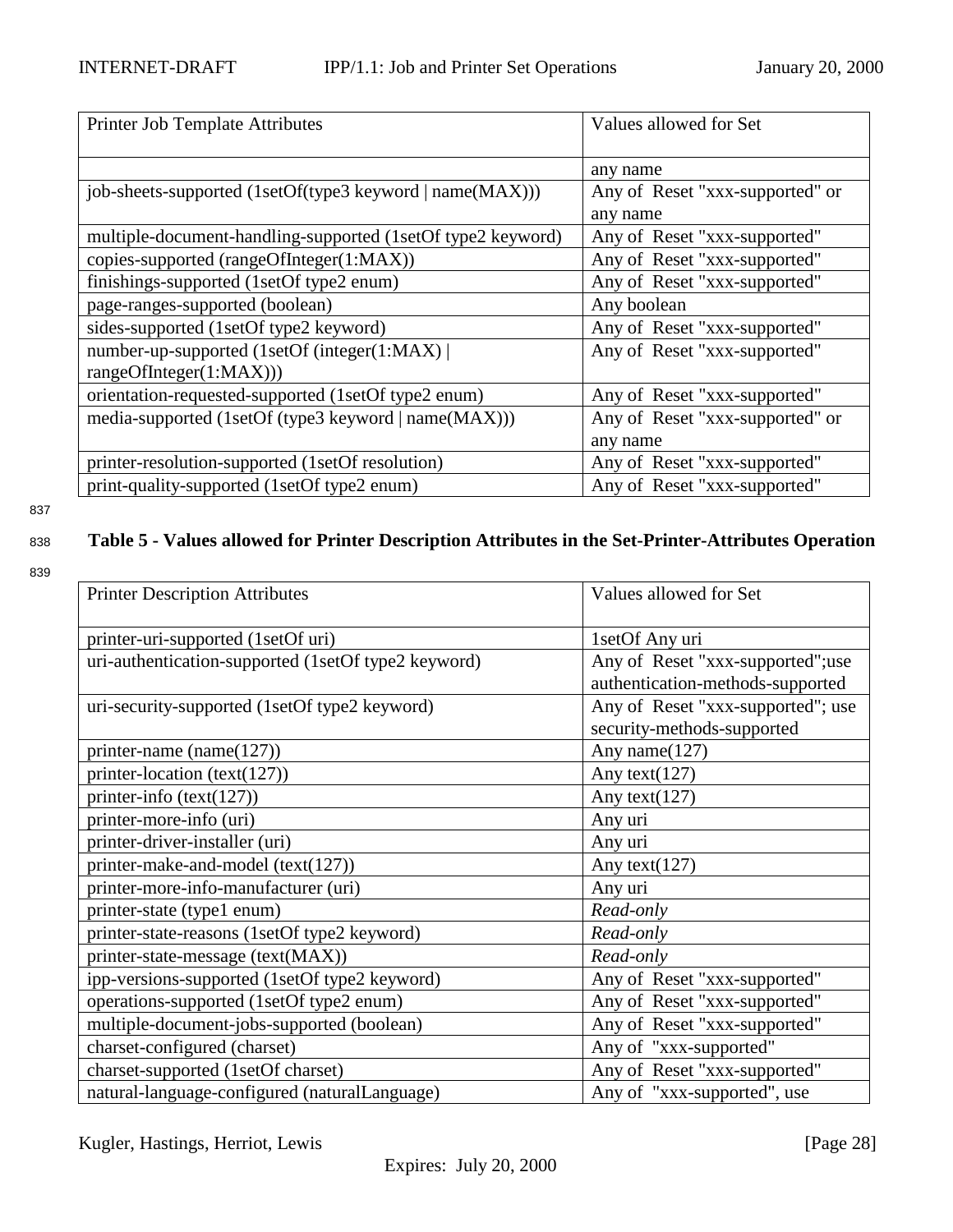| <b>Printer Description Attributes</b>                         | Values allowed for Set                   |
|---------------------------------------------------------------|------------------------------------------|
|                                                               | generated-natural-language-<br>supported |
| generated-natural-language-supported (1setOf naturalLanguage) | Any of Reset "xxx-supported"             |
| document-format-default (mimeMediaType)                       | Any of "xxx-supported"                   |
| document-format-supported (1setOf mimeMediaType)              | Any of Reset "xxx-supported"             |
| printer-is-accepting-jobs (boolean)                           | Read-only                                |
| queued-job-count (integer(0:MAX))                             | Read-only                                |
| printer-message-from-operator $(text(127))$                   | Any text $(127)$                         |
| color-supported (boolean)                                     | Any boolean                              |
| reference-uri-schemes-supported (1setOf uriScheme)            | Any of Reset "xxx-supported"             |
| pdl-override-supported (type2 keyword)                        | Any of Reset "xxx-supported"             |
| printer-up-time (integer(1:MAX))                              | Read-only                                |
| printer-current-time (dateTime)                               | Any dateTime                             |
| multiple-operation-time-out (integer(1:MAX))                  | any positive integer                     |
| compression-supported (1setOf type3 keyword)                  | Any of Reset "xxx-supported"             |
| job-k-octets-supported (rangeOfInteger(0:MAX))                | Any of Reset "xxx-supported"             |
| job-impressions-supported (rangeOfInteger(0:MAX))             | Any of Reset "xxx-supported"             |
| job-media-sheets-supported (rangeOfInteger(0:MAX))            | Any of Reset "xxx-supported"             |
| pages-per-minute (integer(0:MAX))                             | Read-only                                |
| pages-per-minute-color (integer(0:MAX))                       | Read-only                                |
| printer-message-time                                          | Read-only                                |
| printer-message-date-time                                     | Read-only                                |

### <sup>841</sup> 17 Appendix B: Full Copyright Statement

### <sup>842</sup> Copyright (C) The Internet Society (1998,1999). All Rights Reserved

 This document and translations of it may be copied and furnished to others, and derivative works that comment on or otherwise explain it or assist in its implementation may be prepared, copied, published and distributed, in whole or in part, without restriction of any kind, provided that the above copyright notice and this paragraph are included on all such copies and derivative works. However, this document itself may not be modified in any way, such as by removing the copyright notice or references to the Internet Society or other Internet organizations, except as needed for the purpose of developing Internet standards in which case the procedures for copyrights defined in the Internet Standards process must be followed, or as required to translate it into languages other than English.

- <sup>851</sup> The limited permissions granted above are perpetual and will not be revoked by the Internet Society or its <sup>852</sup> successors or assigns.
- <sup>853</sup> This document and the information contained herein is provided on an "AS IS" basis and THE INTERNET <sup>854</sup> SOCIETY AND THE INTERNET ENGINEERING TASK FORCE DISCLAIMS ALL WARRANTIES,